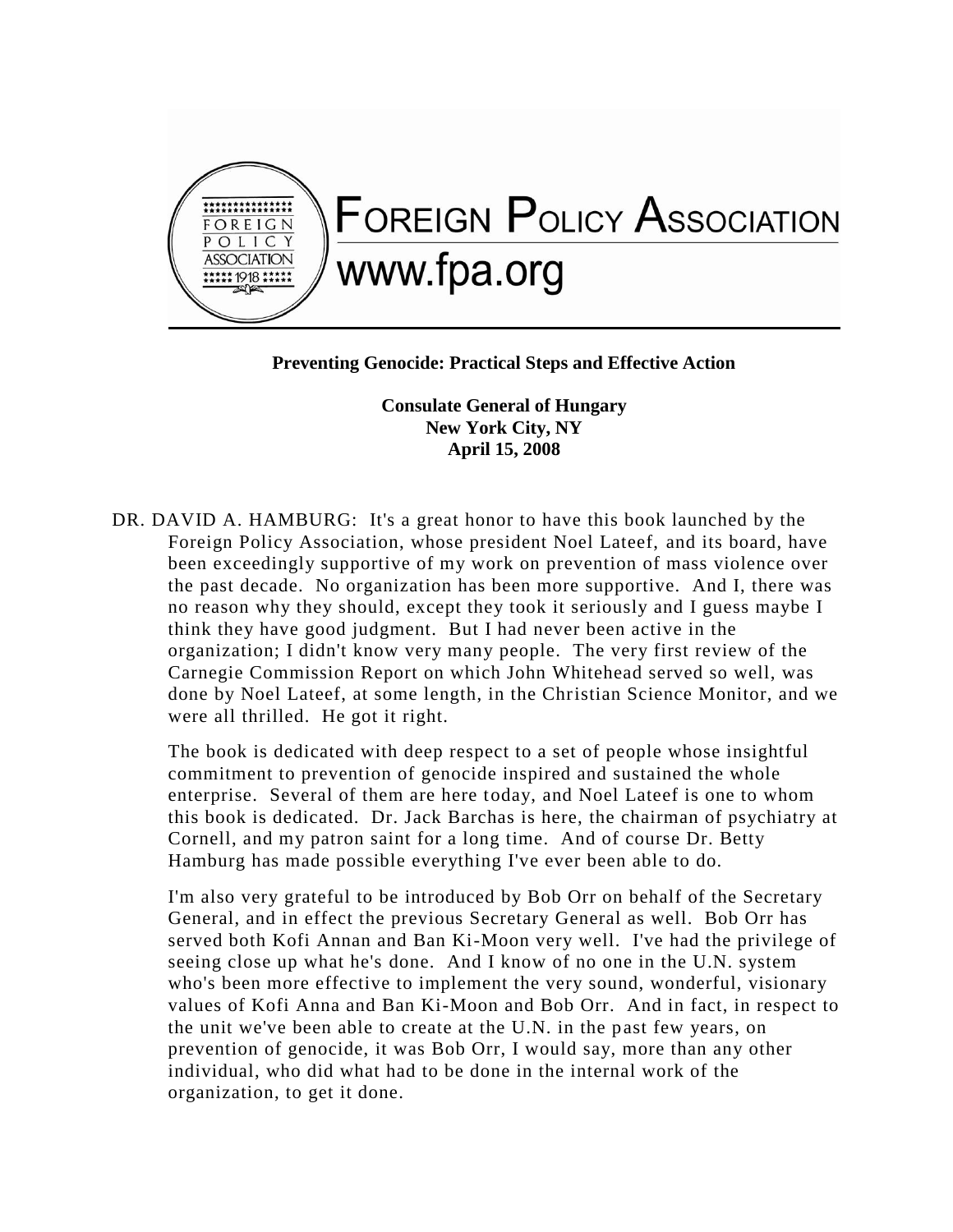There were so many people who said to me, you know, in a very funny way, "Why do you spend your time on it? You know it's frustrating. You know that it will not be possible to get a distinct unit established in the U.N., there's all kind of internal opposition and bureaucratic politics and what have you." And I felt we had to try, especially since the Secretary General was so deeply committed to trying, too. And he took more bruises than I did. But without Bob Orr, I don't think it would have been possible.

Now, from here on, I will not be spontaneous. It was onc e said about a wellknown conductor, and some of you heard me refer to this without identifying the conductor, that he, it's remarkable, he conducts without a score, but not from memory either. [laughter] So, the result is not always optimal, and therefore in an effort to avoid that kind of problem, and to be reasonably efficient, I'm going to read from here on.

It is a very big subject, a very difficult subject. There's very little systematic in deputy literature on this subject. To a very considerable extent, in the wonderful, let's say "Holocaust" literature, great people like Eli Wiesel, beautiful descriptions of the experiences of those who died and those who survived. There are a number of excellent analytic studies of individual genocides. But it has been a daunting task to even try to tackle the problem from a preventive point of view.

And Eli Wiesel who's written a beautiful few pages at the outset of this book, said to me from time to time, over the years when I was getting up the courage to work on this, to take the previous prevention work all the way to the ultimate degradation that is genocide. He said, "Those of us who've been in this field have desperately hoped that someday, somehow, someone would come up with a preventive approach. We haven't known how to do it. We've known, with the greatest urgency that it needs to be done, but we haven't known ourselves how to do it." And he kept pushing me forward to do it. And he said recently, "Since it's the only systematic, in-depth book on the subject, you must assume it's the bet one." [laughter] And it occurred to me it might also be the worse one, but we'll see about that later.

Now as Bob said, there is a widely accepted belief among political leaders that genocide cannot be detected until the last minute, and then the only recourse is a large scale military response that no country or organization is willing or able to undertake. But research shows that early signals of a dangerous trend toward mass violence always provide ample time, years or decades. Not weeks, not months, certainly not days. One world leader told me, "You never can know until a few days in advance," that's so cockeyed that it's almost beyond imagination. But we understand it better now because there's been access to a lot of archives in Germany, in Russia, even in Cambodia, that go much deeper into it.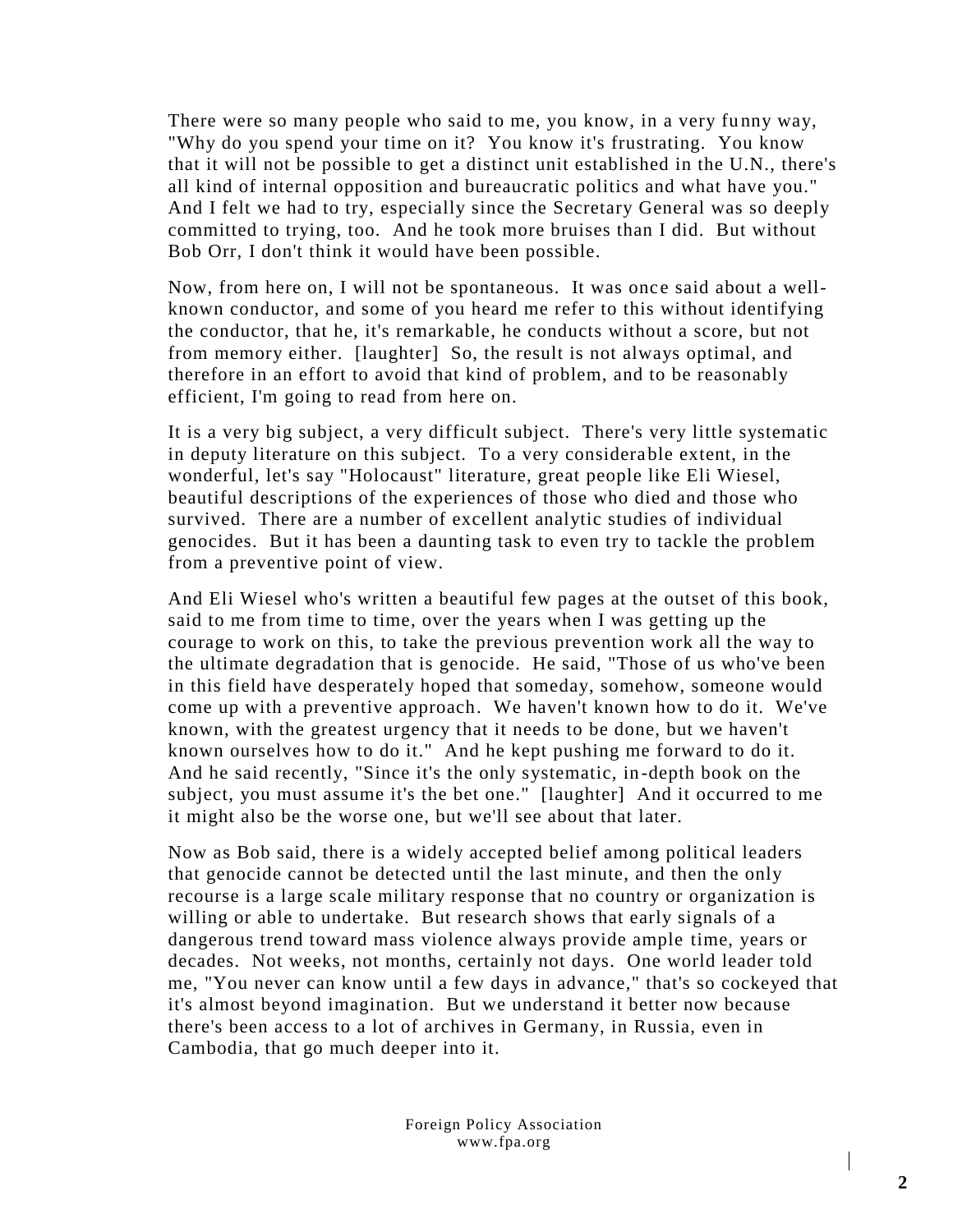But much of it was open and well-known without going into the archives. You don't need satellites from open sources, multiple open-sources, it's possible to identify gradually growing danger of mass violence. Now, you can't say for sure it's going to be a genocide. You could pretty sure say it's going to be mass violence if they stay on the track they're on, but you know, and it happens, it's a peculiarity of mine, I don't like mass murder in any form, so I'm not greatly moved by whether it is genocide you're preventing, or something close to genocide, although the book of course emphasizes genocide and gives a number of case history. Of the Armenians, of the Holocaust, of Rwanda, and then the genocide that almost was but wasn't quite, and which teaches us a lot of lessons about actual avoiding of a genocide, namely South Africa.

So I am focusing on genocide, and yet the real title of this should be "Preventing Genocide and Related Mass Violence." Mass violence does occur in countries or regions in trouble and in need of international help. The trouble usually combines political, social, cultural, psychological and economic components, a situation that exacerbates inter-group tensions and can be exploited by ruthless leaders who gain and consolidate power through incitement to violence against vulnerable scapegoats. This leads me to say what is distinctive about this book, what does it propose?

One, organized, proactive help to countries in trouble, if possible, prior to any killing. Two, use the ample warning time to act before blood flows. Three, formulate and disseminate specific response options and contingency plans, to deal with early warning signals. Four, draw together many tools, strategies and practices to prevent mass violence. And five, clarify what various international organizations can use those tools, strategies and practices most effectively, with special attention to the established democracies. Six, organize a comprehensive program of preventing mass violence through cooperation among organizations that share mechanisms for ongoing conflict resolution below the threshold of mass violence, with models for assisting democratic, socioeconomic development that meets basic human needs. Seven, establish two cooperating international centers for the prevention of genocide, each with a base in a strong international institution, and links to other organizations that offer complimentary strengths and cooperative opportunities. Eight, expand those links in the next one or two decades to create a worldwide network of cooperating entities for preventing mass violence. Nine, build a constituency for prevention, especially of course in the democratic countries through comprehensive public education on the necessity and feasibility of prevention. That comes to nine, you might call them Hamburg's Nine Commandments. I wanted to get it to ten, but I couldn't make it. [laughter]

Genocide's arise from organized state policy, that require the cooperation of many people over a period of years. Every modern case of genocide has been preceded by a mass media propaganda campaign directed by political leaders.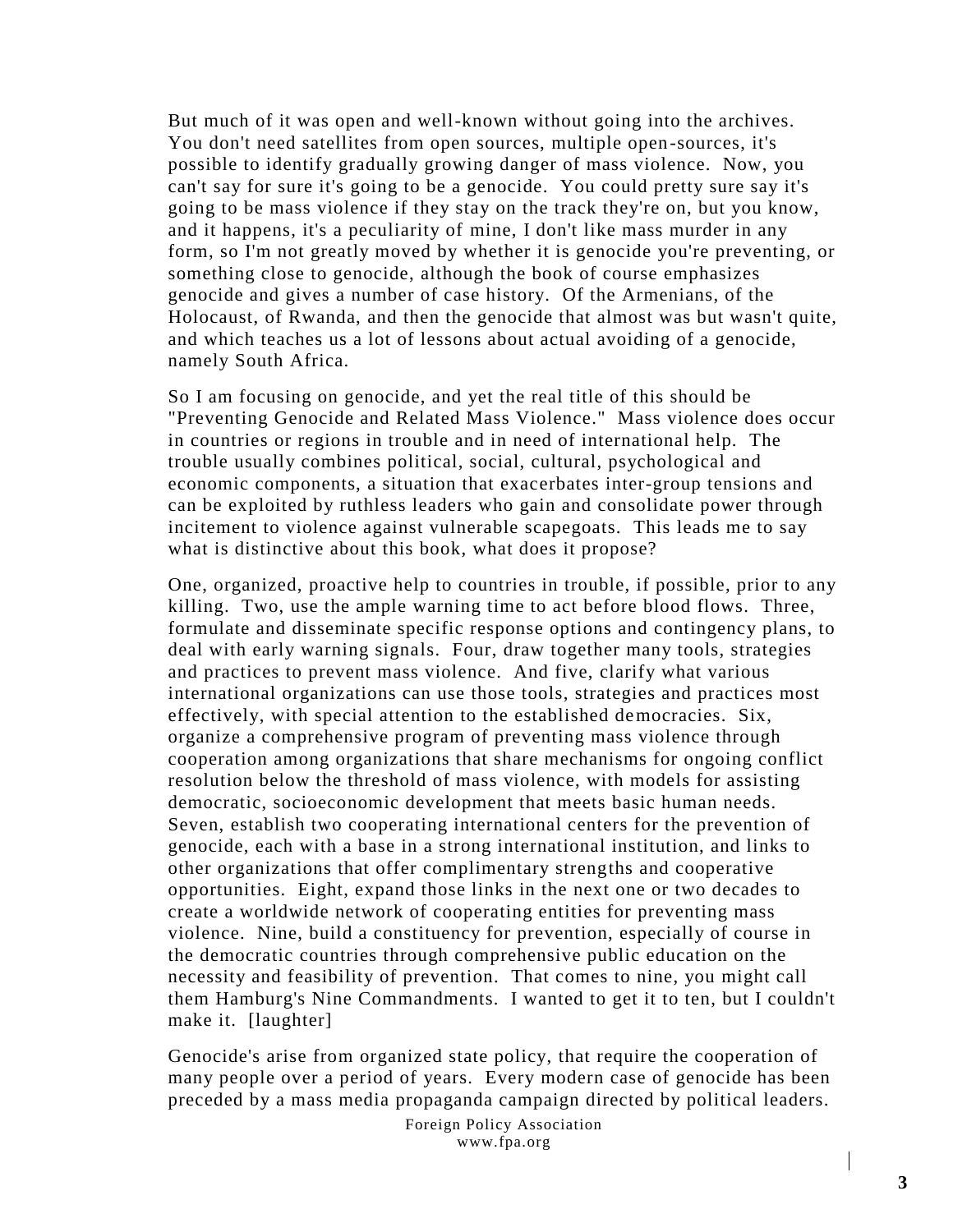Ethnic cleansing and genocide even more so, rely upon control of wideranging broadcast media, to spread virulent, persistent and flagrant propaganda that glorifies a nation or ethnic or religious group, and then justifies harm to the putative enemy, typically a helpless enemy. Incitement works when prejudice already exists, and the listeners are receptive to it. Political leaders make genocide possible by stoking hatred, but they do not act alone. In addition to generating popular backing, leaders must also be supported by the machinery of the state, dominant political party, the police, paramilitary, and military forces, and even on sad, very sad to say, professionals such as lawyers, doctors, professors and engineers.

Achieving this support takes time, and makes the progression of events toward genocide gradual. Small but frequent and consistent harmful acts become familiar and more acceptable, especially if they meet no vigorous response from inside our outside the country. Then, larger harmful actions begin, and at this late stage, can move very rapidly, as in Rwanda in 1994. The common belief about Rwanda is it happened like that. I happened personally to see a piece of it in 1972, and it actually, the first serious outbreak of killing was in 1959. So there are decades, about three decades, of you know, small massacres, big massacres, you know, gigantic massacres. So it came to a climax rapidly in 1994, but there was somewhere in the bowels of the State Department there's a report I gave in '74 when I suddenly encountered 60,000 refugees from Burundi, same problem Burundi/Rwanda, the Hutu/Tutsi problem, with incendiary leaders.

I came, I had nothing to do with this field at that time, I was engaged in biomedical research and behavioral biology, in Africa. But, the 60,000 refugees came upon our research camp virtually overnight. I went to the State Department, reported it to the Rwandan/Burundi desk, and somewhere in the files it's there. They said to me, "We believe you, but the people on the seventh floor won't pay any attention." John Whitehead knows very well what the seventh floor is, it's like the  $38<sup>th</sup>$  floor at the U.N.. And they were of course right, and nobody paid any attention, and I didn't expect them to.

Now, let's talk for a few minutes about the pillars of prevention. This is, it's very ambitious, and difficult and long term, I'm talking decades or generations for the most part, except for the first one. But these are the things that can actually be done, and probably must be done, if we ever come to the day when "never again" will be more than a cliché or a bumper sticker, tragic as it is.

The first pillar is the one that has the quickest action, and you saw it with Kofi Annan in Kenya a few weeks ago: proactive help to countries in trouble. Governments, mainly the growing community of established democracies, and intergovernmental organizations, especially the U.N. and the E.U., and some non-governmental bodies, can establish permanent mechanisms for settling conflicts peacefully, before violence occurs. And collaborating ongoing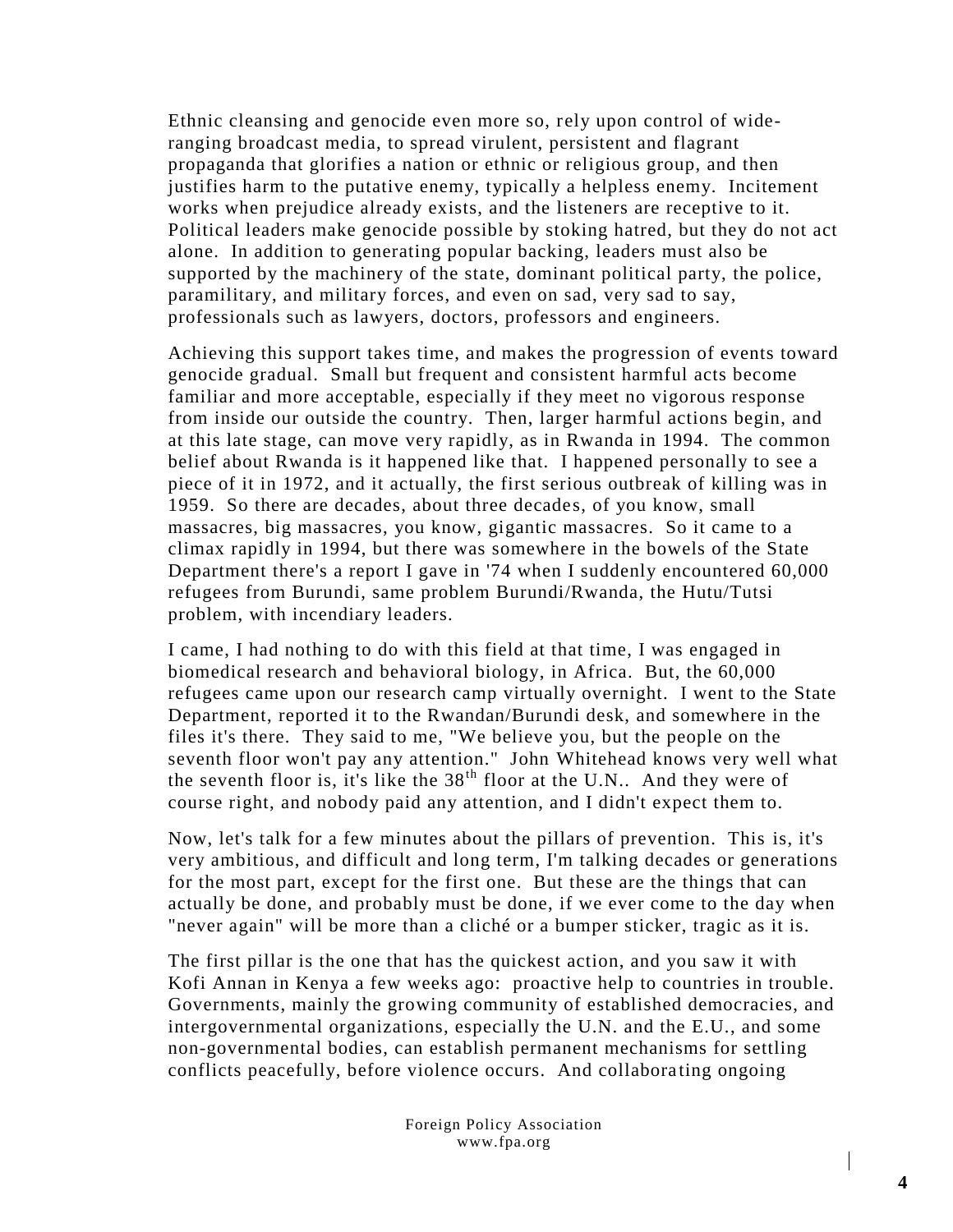programs of international help that build the capacity of groups to resolve their own grievances internally, without bloodshed.

Such organizations need dedicated units for preventive diplomacy, whose personnel combine skill in early conflict resolution, with up-to-date knowledge of a particular region. They need a roster of experts on call and periodic updating of the knowledge of the experts. These organizations must form networks that keep in close touch with all regions of the world, so as to be able to respond with empathy and concern, in offering early, ongoing action to prevent mass violence. Tackling serious grievances as early as possible, denies political demagogues the long, rankling discontent that makes incitement to violence easier.

This requires continuous exchange of accurate information on warnings of serious trouble between groups or nations, especially intensive, recurrent hate speech, and periodic outbursts of violence, even initially on a small scale. Military capability may be essential for certain purposes, not to fight a war, but to separate the adversaries as should have been done in Rwanda, and could have been done in Rwanda. And thereby allow space for mediation by a third party, and then in due course negotiation between the adversarial groups. But the proactive help approach minimizes the need for military action.

We can come back to the military question if you want, I've had a fair amount of experience with it. A lot of people when they hear about genocide think of an ongoing slaughter of such a scale that it would require fighting a war to stop it. And that's not the way to think about it. When it reaches that point, it's exceedingly difficult to do anything useful. Humpty Dumpty is smashed, there are better and worse ways to put Humpty Dumpty back together again, but the focus needs to be on preventing it before Humpty Dumpty is smashed, long before.

Okay, recent studies agree on some key points of preventive diplomacy, a number of which were illustrated by Kofi Annan in Kenya last month: reject wishful thinking; recognize dangers early, get the facts straight from multiple credible sources, and be sure they include the history of the particular danger and the culture of the parties involved; offer fair-minded and trustworthy mediation early, third party, before attitudes and positions harden; pool strengths, share burdens and divide labor among national and multilateral bodies according to their capacity and motivation to help achieve peaceful relations; foster widespread public understanding of conflict resolution and violence prevention; formulate and promote superordinate goals that opposing groups share, but can obtain only, only by cooperation leading to mutual benefit; use economic and technical leverage, both carrots and sticks, to indicate what can be gained by peaceful settlement, what incentives exist for peaceful settlement, and what can be lost by violence; identify and support moderate, pragmatic, local leaders, especially democratic reformers, who exist almost all over the world, integrate them into like-minded international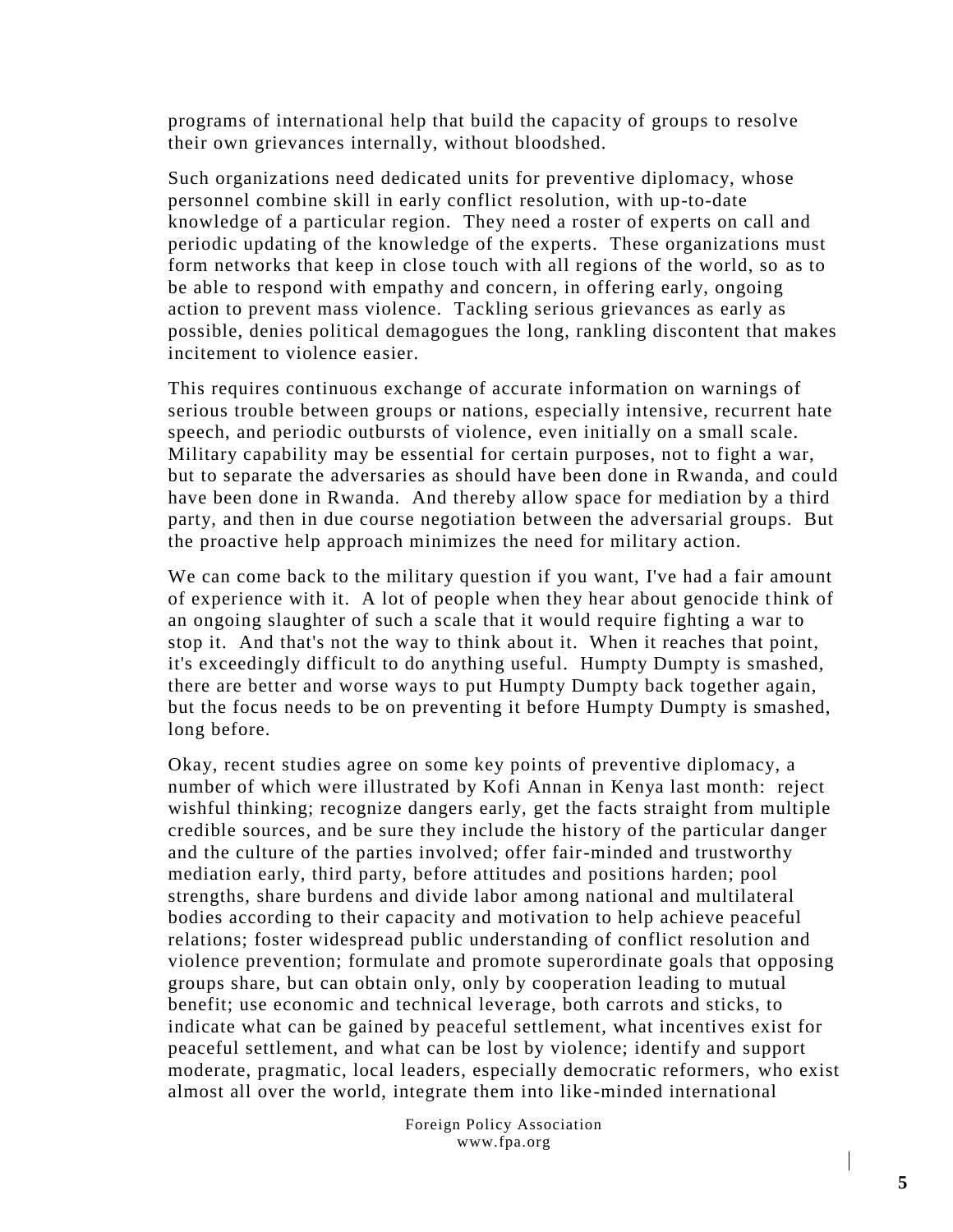networks that can help and support them, since their position is often precarious; bear in mind that negotiators and their constituencies have a need for respect and dignity; help negotiators strengthen cooperation among the factions within their own group, and guard against spoilers, maintain an atmosphere of shared humanity and hope for mutual accommodation.

I didn't count that time, but it comes to nine commandments again . I just can't get over that threshold, but I'll try later. So that's pillar one, proactive help with special attention to preventive diplomacy. Pillar two flows naturally from number one: fostering democracy. And you see that in Kenya, too. Very serious efforts, I don't know how they'll come out, there's no guarantee. But very serious efforts to build democracy where there wasn't much democracy before. There was a little, Kenya's a country I know well, I worked there for some years. Its democratic prowess was always overrated. It was wishful thinking on our part. We wanted to take Kenya as the model democracy that in a decade, a very distinguishes person said to me in those days, "In a decade, after independence, Kenya will be a fully consolidate d democracy." And I said, "That doesn't seem possible to me." We shouldn't expect miracles, it takes a long time. Research literature on democratic transitions shows that consolidation if all goes well, takes about 20 -25 years.

And somebody's got to help during that time, and no single person or organization can do it. It's inherently multilateral. Fostering democracy around the world will fail unless there are effective multilateral organizations. With all of its limitations, and we've seen some close up in recent years, democracy is still very important in preventing mass violence, including genocide. Aggression occurs most readily in authoritarian states where leaders can lie, inflame, coerce an unresisting public, especially a public already chafing under repression injustice and hatred. Democracies, even with their periodic regressions, protect human rights better than nondemocratic societies, and fairly elected officials are less likely to engage in large-scale human rights violations, a tradition first step toward genocide.

Democracies must have systematic, fair procedures of governance that are based on consent of the governed. And most of them do, to greater or lesser extent. There has to be some kind of culture of fairness, however vague ly formulated, that exists for a democracy to be effective. That's one of the ways in which ubiquitous human conflicts, even democracies, are kept below the threshold of mass violence. Surveys show those basic principles of democracy are attractive all over the world, even in poor developing countries. But the application of those principals in conflicts is a long term, ambitious goal, not an immediate result when democracy is imposed by force. And I have to emphasize that point: imposing democracy by force rarely works, you know, unless you're prepared and have the capacity to stay for many years, as we and some of our allies did in Germany and Japan after World War II.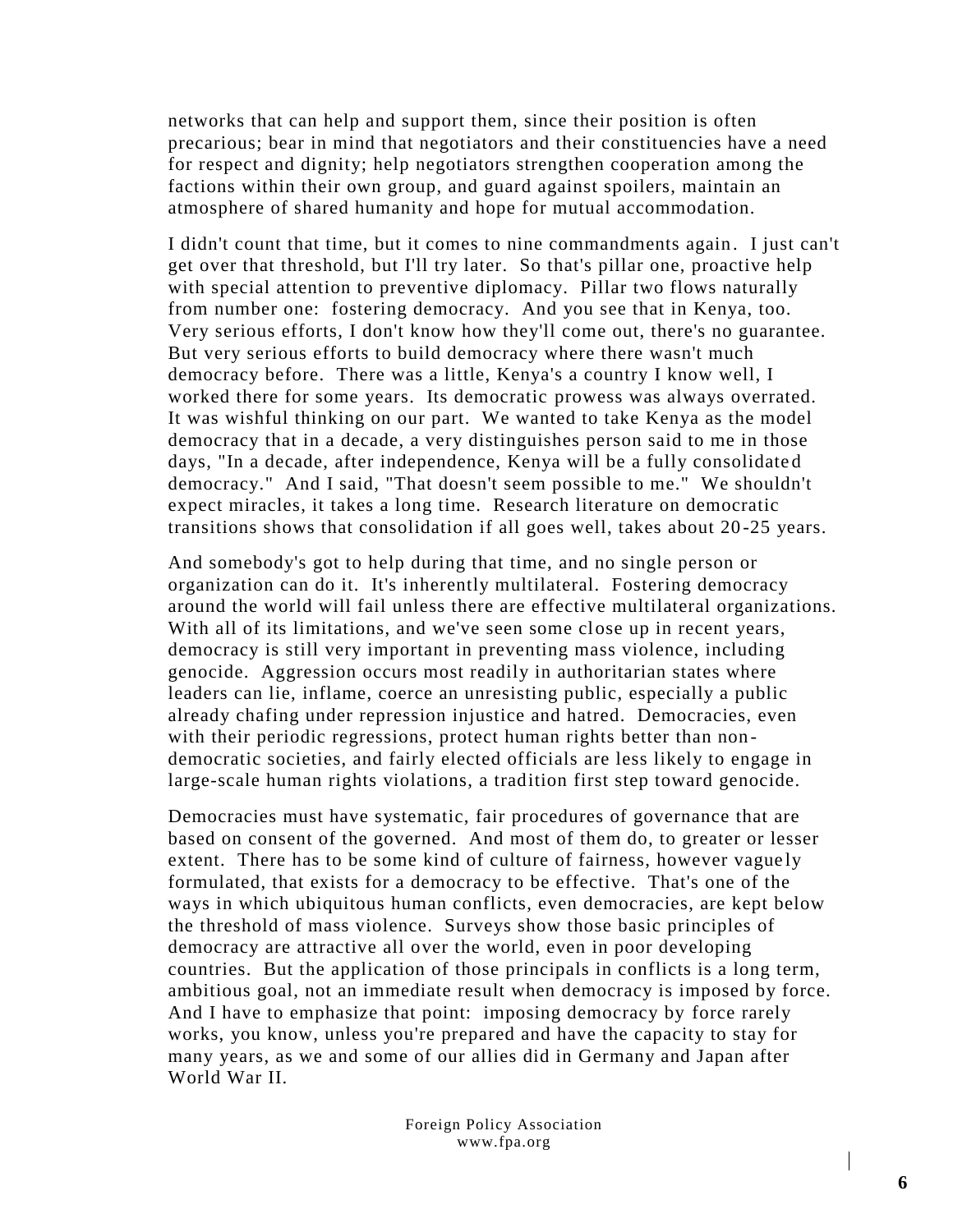Even then, if you look at the Marshall Plan, how early it was that we said to the Europeans, "We want you to develop your own plan. We'll give you guidance, we'll give you parameters, but we want you to develop your own plan," and we meant that and we stuck with it. So-- but that was a world war for god's sake, and I don't think anybody's looking for a world war in order to impose democracy. I hope not.

Another thing, another common misunderstanding about democracy promotion, is that once you have an election, all will quickly be well. That rarely is the case. A single, premature election, as we've seen in recent years, is very dangerous. But the literature, a very good scholarly literature on democratic transitions, is full of that. The transition to a fully viable, open, democratic society can be stormy. Usually is, to some degree, during the first decade. New emerging and fragile democracies need cooperative, respectful and sustained international help to strengthen their political and civic infrastructure. That is the sort of help the fragile Weimar Republic did not get, with immensely tragic results in the emergence of the Nazi regime.

Today, the democratic community has established special funds to support technical assistance, financial aid and social exchanges, to strengthen requisite leaders, processes and institutions, including widespread education of citizens about how democracy actually works. As I said, it was a vaguely formulated notion all over the world, even in very poor countries, that democracy's a good thing. It's something to do with opportunity, with freedom, with lack of torture, something like that. But how it actually works is by no means understood. And requires like, you know, if you believe in human learning capacities, and people who are motivated to get toward democracy, can learn how to do it.

Pillar three is fostering equitable, and I underline equitable, socioeconomic development. And I underline socioeconomic. We used to talk about economic development, meaning economic growth was all that mattered. Economic growth alone is necessary but won't get you very far. Economic development is a vital partner of democratic political development. Worldwide democratic socioeconomic development is humanities best hope for producing conditions that are unfavorable to mass violence, and is a much more practical goal than it was only a few decades ago.

The essential ingredients for development, in my view, are actually simple, although complicated to apply: knowledge, skills, freedom and health. Health was only recently added, it used to be thought of as a luxury, tacked on after development is largely successful. But we see from the AIDS epidemic, and other similar problems, that won't work. If you have a decimated population, you must act promptly in order to provide something like a vigorous dynamic population, that can actually do economic growth. So its knowledge, skills, freedom and health, and that can be achieved by sustained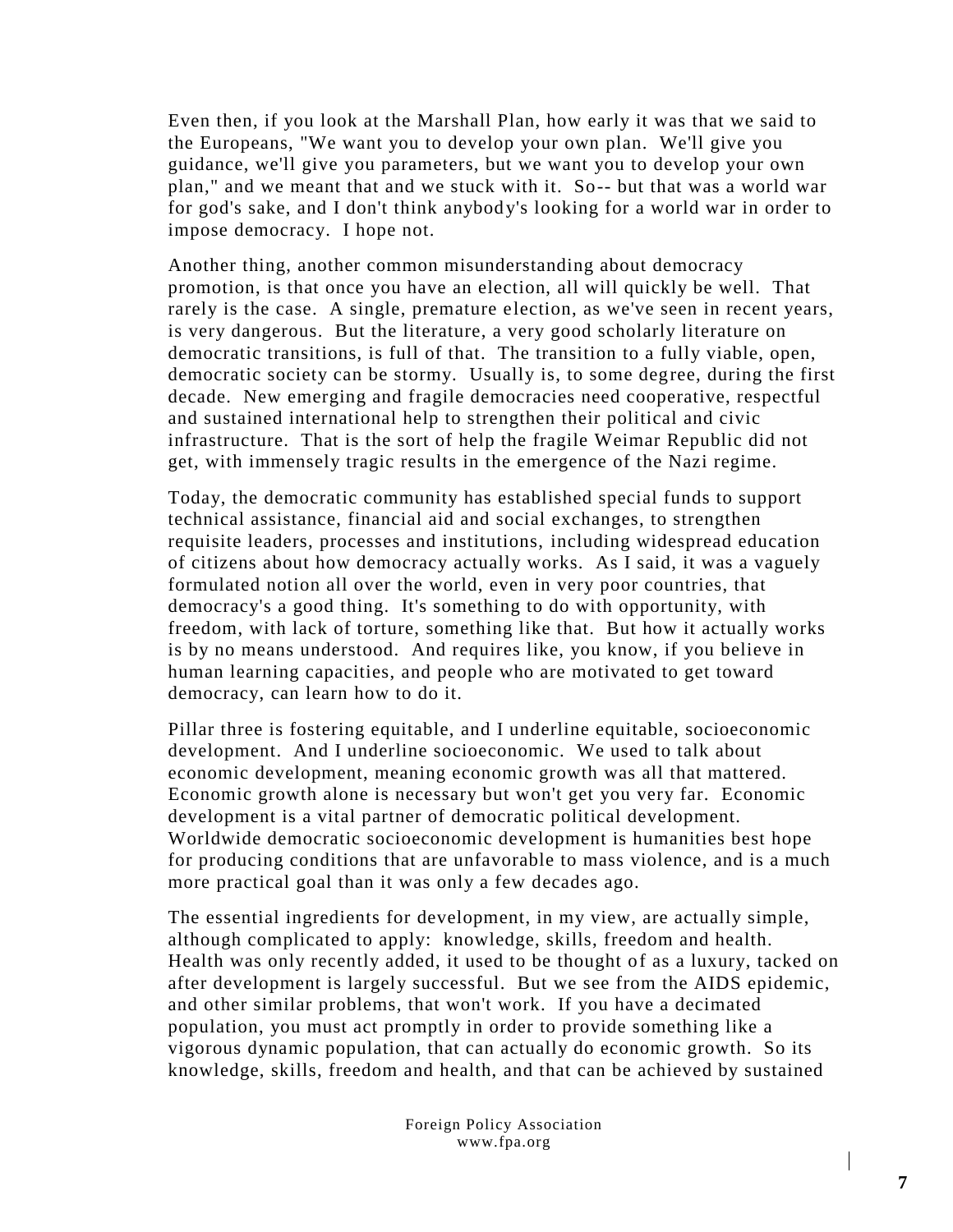international cooperation, once again, that draws upon modern science and technology.

Most crucial for poor countries is investment in human and social capital, to build a vigorous, dynamic population, through health and education. Again, when I first learned a little something about economic development 20-30 years ago, health and education did not get a high priority. Now they do. There's been a real transformation, that without a healthy and vigorous and well-educated population, you're not likely to get much equitable economic development.

Inclusive political participation, basic education and healthcare, respect for human rights, all contribute not only to individual wellbeing on the basis of equity, that's true, but much more to the economic progress of the society. And now we are waking up in recent years to the fact that that must include girls and women, on an equal basis. That's not only a matter of equity; again it's a matter of available economic investment for developing countries.

Pillar four is education for survival. A crucial and badly neglected part of education is direct instruction at all levels, and I do mean all levels, from young children to political leaders. And I've had some experience at every level. It's interesting about political leaders; we can come back to that later if you want--education and violence prevention, conflict resolution and mutual accommodation. Yes, as some of you here know, Stuart, Karen Egan [phonetic], others here, know that I pushed very hard on math/science technology education, and that's fine. The developing countries need much more of that than they've had. But we all need education in mutual accommodation, in learning to live together, and that in fact is a title of a book that Betty and I published a couple of years ago, "Learning to Live Together, Preventing Hatred and Violence in Child Adolescent Development." So, I'll leave you to read the book.

I do think, as we develop in there, the one key element is upgrading of the schools for this purpose. There are many specific promising lines of inquiry and innovation, about how the schools not only in content but in process, and in their social organization, can provide favorable conditions for inter-group contact; inter-group, between groups that have previously been suspicious or even hostile. And when it comes to learning about prevention with governmental leaders, we've had some experience during my Carnegie years with governmental leaders in the U.S., Europe and Africa. We've learned a lot, it was a very small scale, I think it was a valuable precedent. There are interesting examples. I think the U.N. could be on focal point for leadership in this. I'd like to see that happen.

Pillar five is the use of international justice to reduce human rights abuse and mass violence. There is a strong link between human rights abuses and the instigation of deadly conflict, war or genocide or both. Conversely, reliable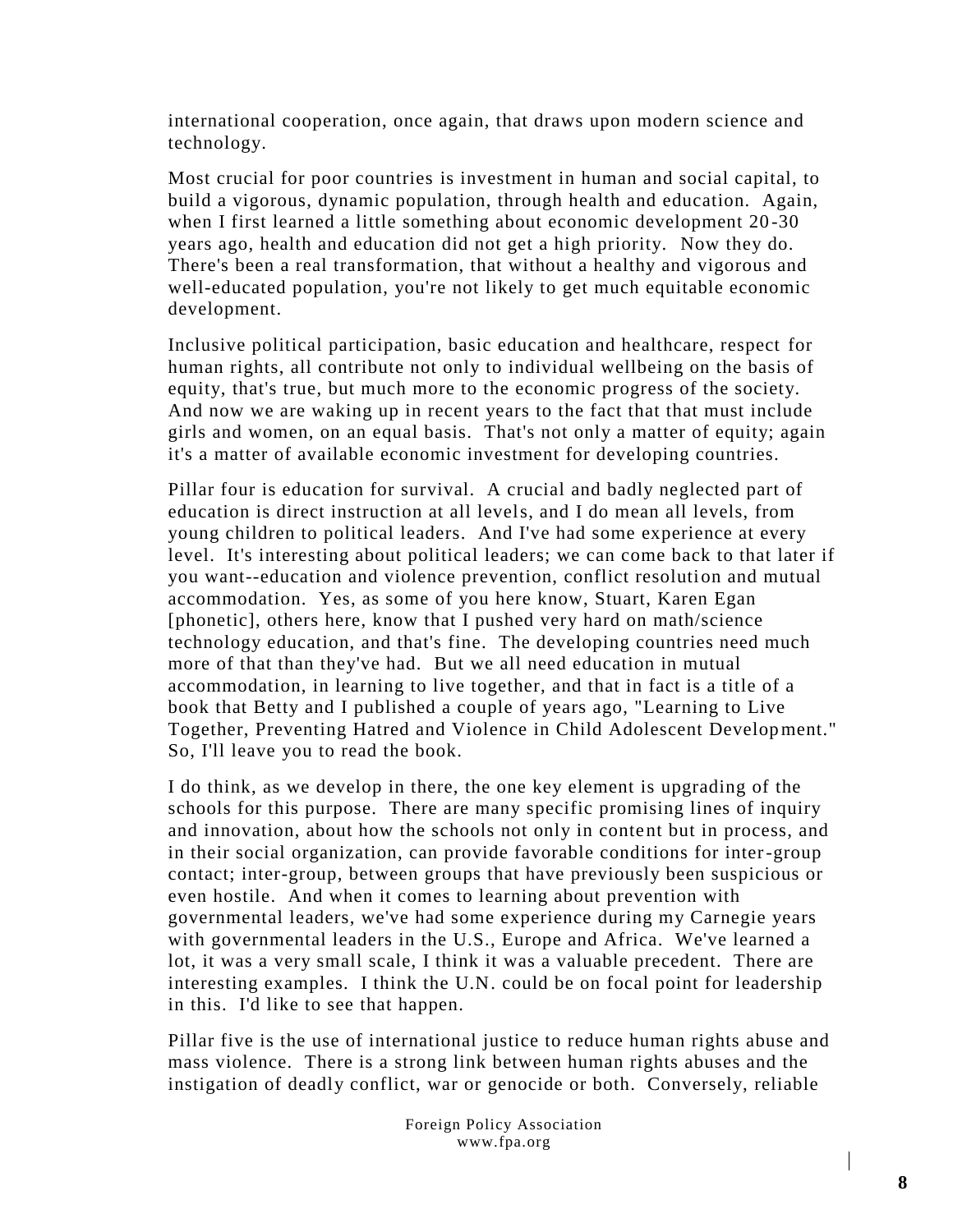safeguards from human rights go a long way to prevent mass violence. One new element, well the basic element in this picture in my judgment is democracy. I know of no other way to protect human rights on a large scale except to build democratic institutions and sustain them. You can't go complaining forever about individual cases and making a fuss about abuse of individuals. That's important to do and I did a lot of that in the bad old days of the Soviet Union, but if you're talking about large scale protection of human rights, I know of nothing except established democracy to make that possible.

However, there is some augmentation, and one interesting augmentation now is the creation of international courts, created for Bosnia, for Rwanda, now the International Criminal Court, attempt of the international community to say, "We care very much about human rights, and we will try to do what we can to prevent perpetrators from getting away with murder," or at any rate getting away with massive human rights violations. In South Africa, and now all over the world, there is a Truth and Reconciliation Commission, with remarkable leadership, helped to heal rankling antagonisms by clarifying and respecting basic human rights and dignity.

So, the growth of human rights has been a surprise to the world. When Eleanor Roosevelt got through the 1948 U.N. agreement, I think the reaction of the world was, "She's a very nice lady and she means well, but nothing much will ever come of it." A lot came of it, it became a very powerful movement. Some argue the most powerful movement of the  $20<sup>th</sup>$  Century. I don't know about the second half of the  $20<sup>th</sup>$  Century. When President Ford went to Helsinki, even his own people were very skeptical about the, whatever it was, the final basket which was human rights. It turned out to be, in the first instance it was an anti-Soviet weapon, to stir up human rights things within the Soviet Union, and in Eastern Europe. It did that alright, but it turned out to be kind of contagious, and spread throughout much of the world.

So these, these supposedly hot air enterprises about the human rights rhetoric, turn out to be rather powerful because they fundamentally speak to the dignity of all human beings. They speak to something that is in all of us. You don't get it by virtue of your nationality, your religion, your ethnicity, you get it by virtue of being human, you're entitled to human rights.

Now, pillar six, and the last one, they didn't get to nine this time, is restraints on highly lethal weapons. There have been a lot of good ideas in this field over a long time, but very little action. It's a field in which I've personally been involved. And I just want to emphasize for you, in a way I probably should've said first, the immense danger of contemporary circumstances. For instance, we talk about "small arms" and "light weapons," those are collected euphemisms which include highly lethal machine guns, mortars, automatic rifles and rocket launchers. They kill millions every year, but they're not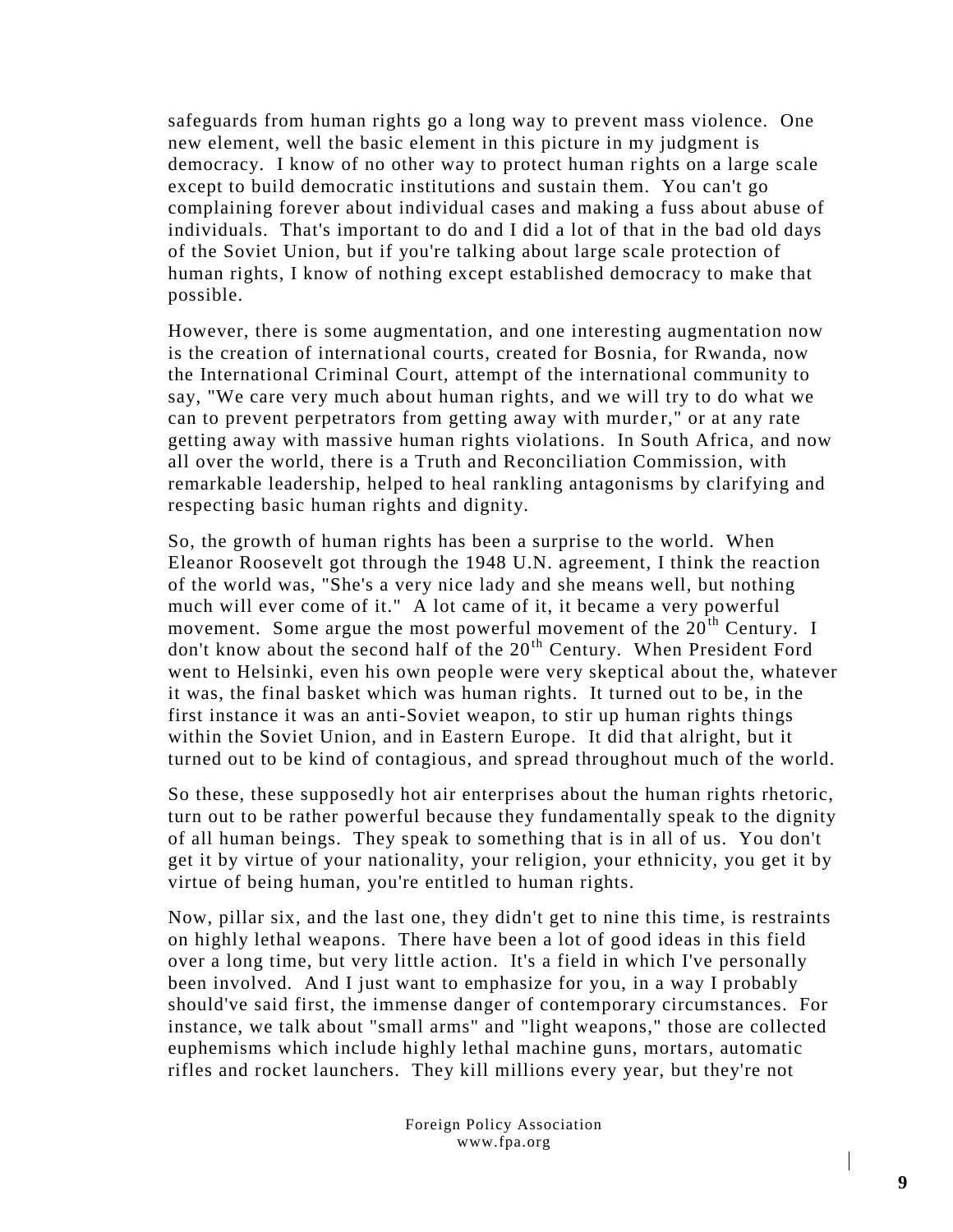classified as weapons of mass destruction. They cover the world wall-to-wall, but only modest efforts have been made to restrain them.

Indeed, developed nations, including our own contribute to the ubiquitous presence by selling them indiscriminately, and we've seen how China has done that in Darfur. At the extreme of lethality, biological, chemical and above all nuclear weapons, have almost unimaginable destructive power, and it's surprising how little has happened since the end of the Cold War with respect to the danger of nuclear weapons. There is one big successful effort I had the privilege of participating in its origins. The Nunn-Lugar Initiative for Cooperative Threat Reduction has been responsible for the dismantling of well over 5000 nuclear warheads and for removing all nuclear weapons from Ukraine, Belarus and Kazakhstan. And you can take a deep breath on that one, because those countries had lots of nuclear weapons, pro bably more than Britain and France, and Belarus is now under a - - type dictator, so that was a nice piece of work in the early post-Cold War years.

We have to put this program on a global basis. Senator Nunn gave a brilliant speech in Oslo last month, about the rationale and some of the mechanisms for making this a global movement. And a main reason is everybody has to be scared now. There's simply no country or no region that is exempt from the danger of nuclear weapons, especially in the hands of terrorists, but also in the hands of some states that believe that they're not deterrable. President Eisenhower was asked once about the Soviet leaders, and he said, "Well, they're unpleasant, but they're not early Christian martyrs," so they're deterrable. But we now have this sense of martyrdom and paradise and all that, in some places, and if that were to be, to move ahead in the next decade or two, then you could have instant genocide in some parts of the world.

But even we and the Soviets have not done very much. We have gotten, we and the Russians, I should say, we've gotten our weapons down considerably, but we still have many, many thousands. And what you probably don't realize is that most of them are still on hair-trigger alert. And the possibility of mistake and accidental, or an inadvertent launch, is greater now than it was during the Cold War when we had much more discipline about controlling our nuclear weapons. Even then we had some close shaves.

There is a recent revival, what I call a mafia, in which--I call it that, because I've been involved--of serious analytical efforts to work toward the ultimate elimination of nuclear weapons, examining thoroughly both technical and political obstacles, and intermediate steps toward overcoming them. That's crucial. No use having exhortation about it. We've had lots of exhortation, it hasn't led anywhere. You have to face up to how difficult it is. What are the technical obstacles? What are the political obstacles? And to analyze to the best of our knowledge how they might be overcome. I don't know if it's a feasible proposition, a lot of wise people think not, but I think we've got to try.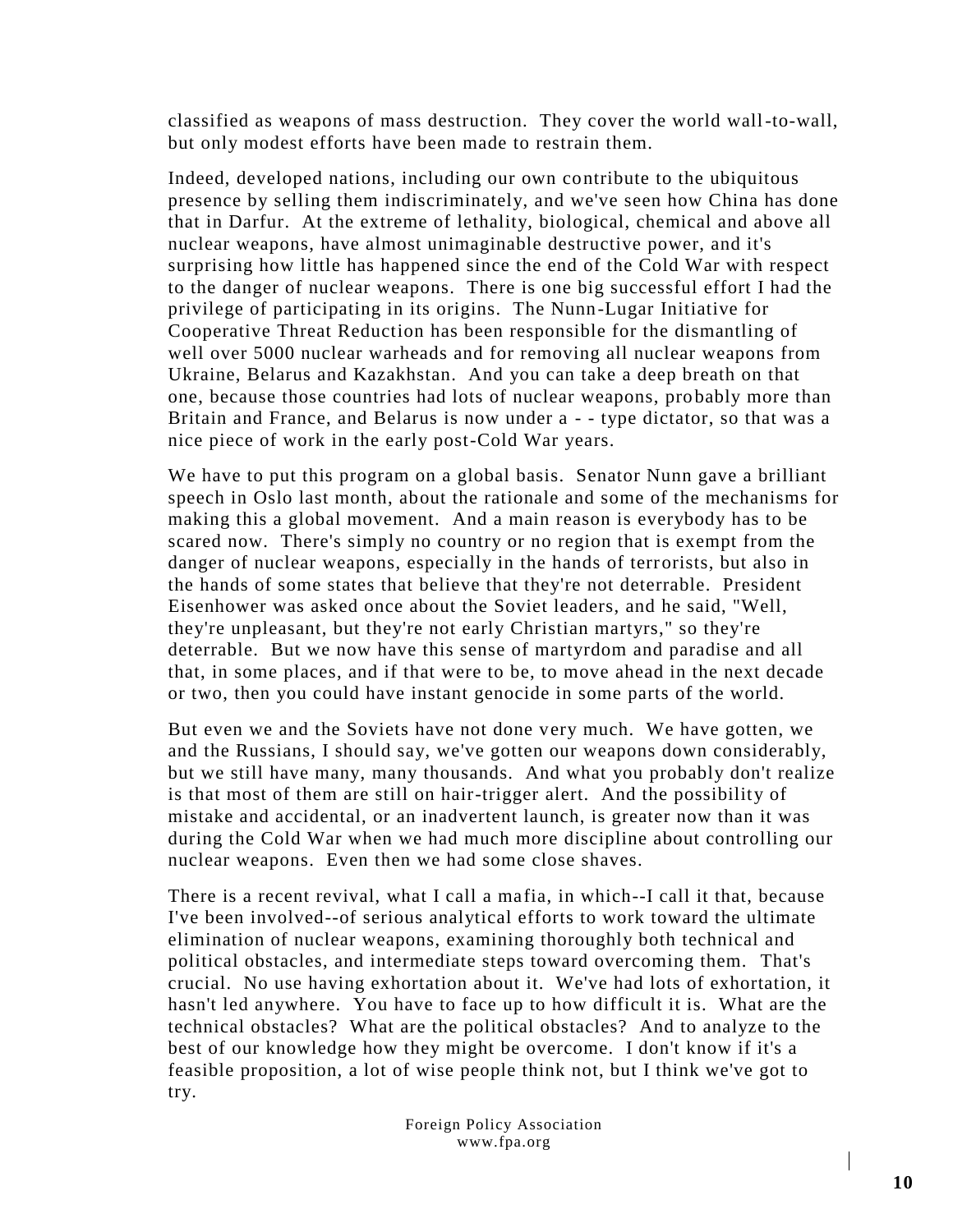Incidentally, I think NGOs worldwide could make a major contribution on the weapons problems, many of the weapons problems, as they did on landmines, and so to the international scientific community, which made major problems during the, progress during the Cold War, but is doing less at the moment than I think we are capable of doing.

Alright, in the few remaining minutes, let me just say a word about who can do what, in building and maintaining these pillars that I've sketched, the United Nations, first and foremost. Kofi Annan strengthened the U.N. capacity to foster international cooperation in violence prevention. In many ways, from many kinds of violence, many concrete steps, it's actually one of the least understood and appreciated of his major contributions. He did so much in his low key, highly professional way, that people don't being to realize that he changed the culture of the U.N. with respect to prevention, and Ban Ki-Moon is doing everything in his power to keep that moving.

The genocide piece is one part of it. Kofi Annan created a unit, or a small experimental unit, on prevention of genocide. It was a huge precedent, it was the first time there'd ever been a high level prevention person appointed in the Office of the Secretary General, that was the first time there'd ever been a focus on prevention and genocide, two things at once. In a letter to me not long ago, he gave me a lot of credit for that happening, and I wrote back and said, "Well, I appreciate what you say, you spoke about my persistence. The real problem is to distinguish between persistence and harassment." [laughter] "And I'm afraid Bob Orr might testify that I've come pretty close to harassment a number of times."

But it did get done, and then it was passed to Ban Ki-Moon, and it would be very easy for Ban Ki-Moon to have done what many leaders do, we've seen in our country, very vividly, to say, "Ah, that was the last guy's initiative, that won't work, we don't want that." Far from it, he stuck his neck out and put a very high priority on doing this. He's enlarged it, he's strengthened it, he's appointed a full time rather than a part time director of the unit, a world class person, Francis Deng, who unfortunately is out of the country, or would have been here tonight. If he'd been here, I would've called on him, but I can't pass the buck to him tonight.

All I'm saying is that leadership really matters. All the wise guys about the U.N. inside and out of it said that Kofi Annan couldn't do it, and then they said Ban Ki-Moon wouldn't continue it, and neither of those is true. I don't know how far he'll go, but it is launched, and it is one hell of a precedent. Now the U.N. in general has handicaps with respect to prevention of mass violence. One is it's under funded and under staffed for prevention. Second is the security efforts are constrained by the threat of the Security Council veto. It's inherent in the nature of the Council, they are autocratic and dictatorial member states in the permanent five, and they are autocratic and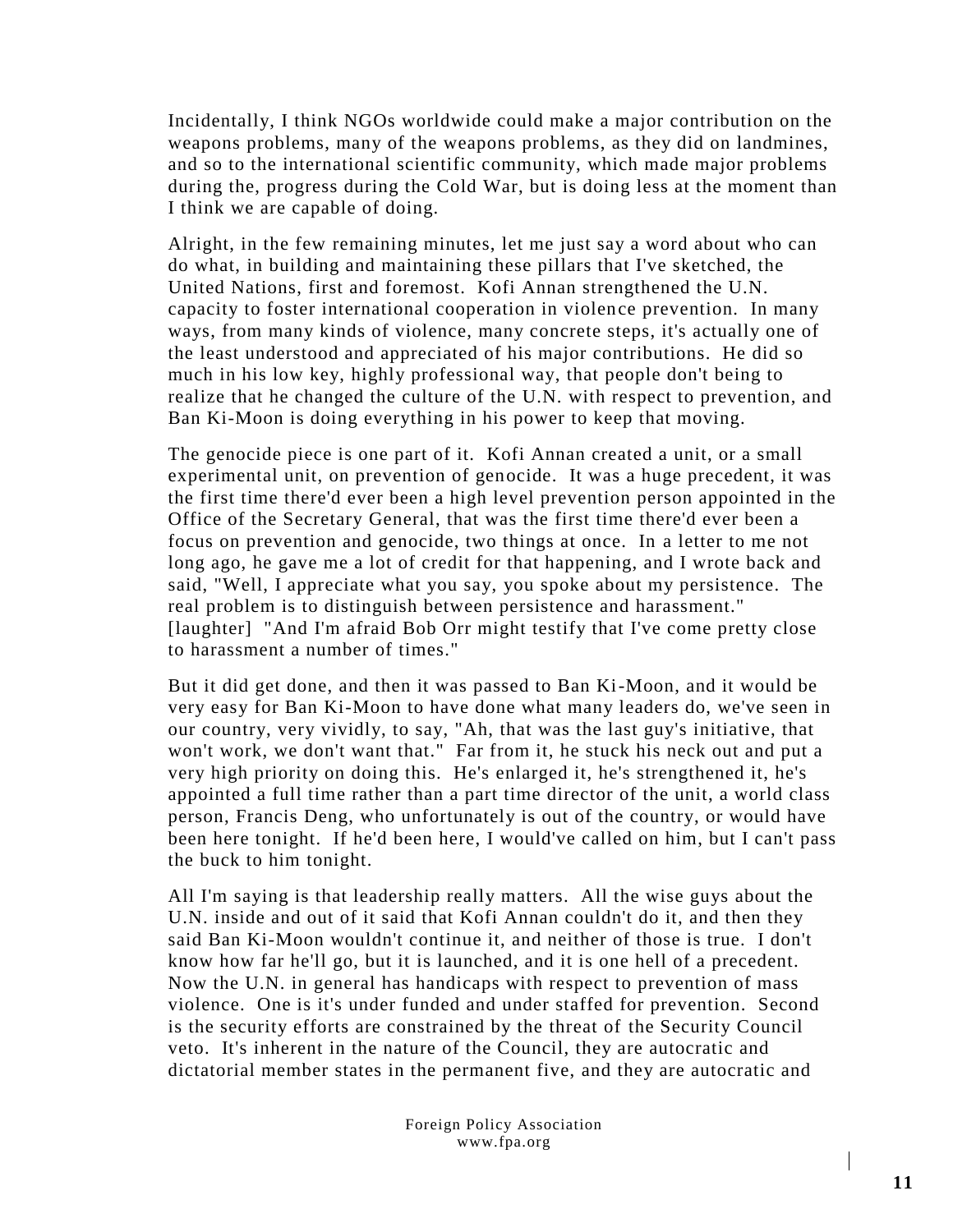dictatorial states at any given time in the rotating ten, so it has not been a congenial place for prevention.

Kofi Annan worked one full year to get the first retreat in the history of the Security Council, 'cause he wanted it on prevention, after the Carnegie Commission came out. And eventually I had the privilege of coming down to Princeton for the first ever retreat, and we discussed prevention. And to his surprise and my surprise, they were really interested in it, and it was a first step in what would be a long process. I do not count on the Security Council for much help, and I've so advised Juan Mendez and more recently, Francis Deng. You do what you can but it's very difficult.

Unfortunately I have to say the same thing about the General Assembly. There's still a lot of autocrats and dictators in the General Assembly, an d the people who come from those countries. Fewer than there used to be, but the General Assembly is very suspicious, and of course the American invasion of Iraq made them more suspicious because they were saying in advance, "That's the kind of thing that would happen, the wealthy would crush the poor, and the strong would crush the weak." That's what we meant by helping, by proactive help, keep out. And points of entry is one of the crucial, sensitive issues in proactive help.

Anyway, those famous organizations, the Security Council and General Assembly, are so far not terribly helpful. On the other hand, the U.N. has considerable resources and opportunities that make it a valuable part of any regime to prevent mass violence. It has a worldwide organizational network, composed largely of capable, dedicated professionals, and if I may say so, rather like Bob Orr. Many of its agencies make vital contributions. The World Health Organization, with which I was deeply involved for many years, UNICEF, the U.N. Development Program, the EA on Nuclear Matters, the World Bank, the U.N. High Commission for Refugees, U.N. High Commission for Human Rights. These are well-known and they do a lot of good, and they've been on their own moving in progressive, humane, constructive directions in the past five to ten years.

Support for preventive diplomacy started a long time ago by Dag [Hammarskjöld,](http://en.wikipedia.org/wiki/Dag_Hammarskj%C3%B6ld) who gave his life in the process, has grown, especially in the last ten years, via the Secretary General, his Secretariat, and analytical units such as UNITAR, the Institute for Training and Research, the recently created Mediation Support Unit, and the Department of Political Affairs, has considerable promise. The Secretary General's diplomatic resources and moral authority enable him to bring disputed parties together in a constructive atmosphere. The U.N. can assemble the political and economic power of some member states, mainly the established democracies, to create a package of preventive action. It can make available, and this is very important, and it has been spreading, it can make available to any troubled country or region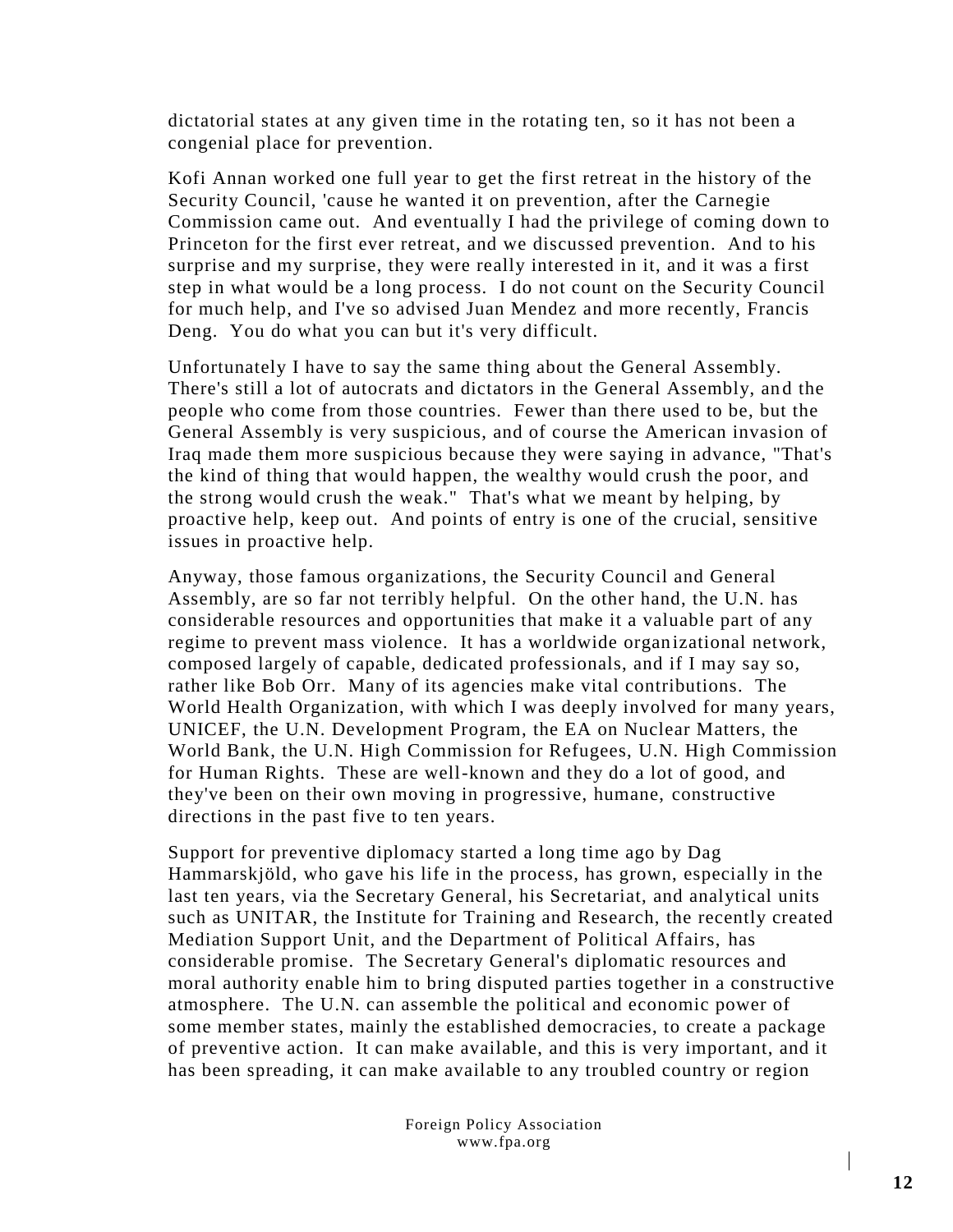the entire world's experience, knowledge and skills, pertinent to building durable mechanisms for conflict resolution and peaceful inter-group relations.

In other words, with this legitimacy, and now with a growing body of knowledge about prevention, U.N. representatives can come into a country, or they're there already in the case of UNDP and oftentimes UNICEF, they're there already. They can say, you know, "We're not telling you what to do, but here are some things that countries have done in similar situations," or what I like to call peer learning. You can learn from other countries that have had similar experiences, here's an array of options, think about it, it could help.

Final word about the European Union, I think it holds great promise for leadership. Just as I've had the privilege of sharing the advisory committee on preventing genocide for Kofi Annan and Ban Ki-Moon, so to I've had the privilege of chairing International Committee for European Union reporting to Javier Solana, who's another great person. And we have made a lot of progress. There's a crucial meeting next month, in which I think, well I don't want to predict, but we're getting close to closure. We were at closure in that system when the Swedes lost an election. You have to have a sponsoring country in our system for the first year or two. Sweden was that, was committed, they lost an election, the successor didn't want to do it--ABC, Anything But Clinton, anything but the previous regime --and so there has been a very interesting process of sounding out other governments in Europe that might take the initiative.

The European Union is quite fantastic. The transformation of Europe since the end of World War II and the Holocaust is just beyond imagination. And these are now 27 democracies, 27 cooperating democracies. We never had that in the history of the Earth. Just as an example, in itself, it's enormously valuable, and there's a powerful magnet effect to the established democracies, in pulling in others, offering them the help and guidance to meet democratic standards and free-market economies.

So, I think an E.U. Center for Prevention of Genocide is likely to happen, I don't know exactly when. Probably pretty soon, and I think it will be closely related to the unit headed by Francis Deng at the U.N. The synergy between the U.N. and the E.U. would be powerful, if that comes to pass. The U.N. has all this worldwide capacity, and whatever else you could say about the U.N., it has the powerful democratic model, and tons of money, arguably the largest economy in the world. Some people say we do, some people say China does; I think the best evidence is probably that the E.U. does. But anyway, they're rich, and they're quite prepared to put money into the African Union and to the U.N. They're active in many parts of the world. The E.U. is now a very international body and almost a global body. So I speak personally about E.U. plus. They don't, but I do, I think the E.U. plus is their very meaningful contact, and their willingness to help technically, financially, morally, with a variety of countries all over the world.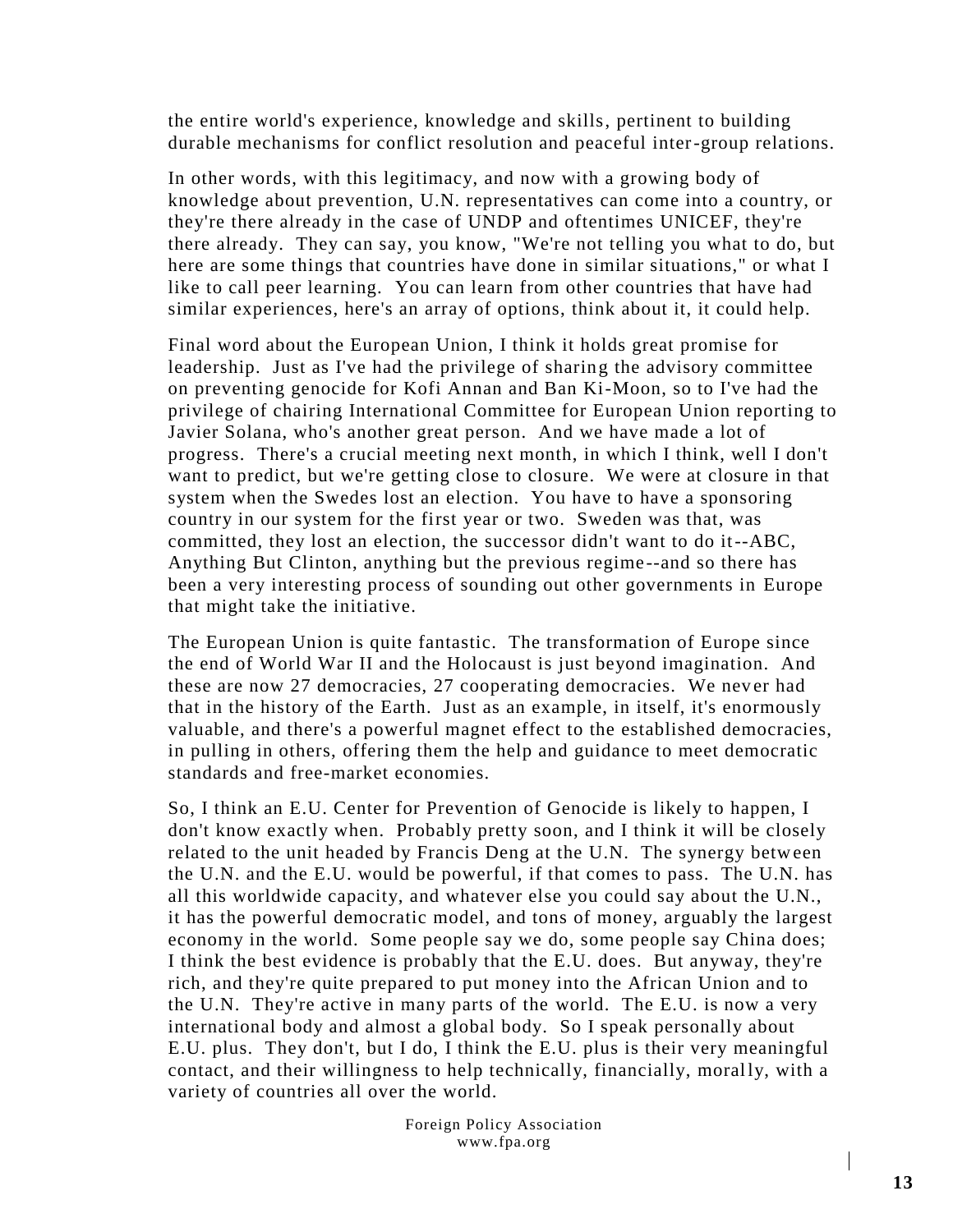So, essentially what these two centers would do, I'll just mention one, not ten points, would create a critical mass of knowledge, skill and best practices, by assembling a permanent core of professional staff, drawn from scientists, scholars, diplomats, lawyers, political and military leaders, and specialists in the field of conflict resolution and violence prevention. So prevention would have an address. If you're interested in prevention and you're out in there in the field with UNDP, and you want to know something about prevention as you saw an emerging situation that was worrisome, you'd know where to go, where they would know something about it, and they would be sympathetically helpful.

These centers cannot do all the things, they can't build the pillars of prevention, but they can know what the pillars are and how to maintain them, and help many different units around the world, at different organizations, including NGOs, and I think the U.N. and you can reach out to many other organizations to be helpful. I mentioned the African Union, the Organization of American States, - - . You could have a network, a worldwide network of regional organizations, that would get help from these two centers.

Now, brief concluding comment: You may think this is utopian, it's certainly very ambitious, it's certainly long term, it's certainly comprehensive. I don't think it's utopian. Think for a moment about the remarkable improvements in the human condition that have occurred during my lifetime, young as I am. In my lifetime, it suggests that prevention of genocide is also within reach in the  $21<sup>st</sup>$  Century. We have seen the end of colonialism and imperialism; unprecedented advances in health and reduction of poverty; the worldwide spread of human rights, including the success of the U.S. civil rights movement in the '60s; the end of fascist and communist totalitarianism; the end of the Cold War; the end of Apartheid and the emergence of democracy not only in South Africa, but to a large extent throughout much of the world.

All of these triumphs have limits and periodic setbacks, but they represent great advances. Even slavery has at last come to an end in most of the world, not quite all. So we see in the decline of all these evils, strong expressions of emerging human decency, but also a need for constant vigilance to mobilize human capacity for fully learning to live together in personal dignity and shared humanity. Thank you for your attention.

[applause]

MODERATOR: Thank you, maestro. Now we get to the democratic part. David talked a lot about democracy and its importance. This is where we have a democratic discussion. I would like to ask your permission to borrow a few minutes from the reception, so that we can have a bit of a back and forth with David. David, one thing that struck me just listening to you, if I might take the prerogative of the chair to ask you the first question-- I was very struck listening to your commandments [break in audio] how much of this we've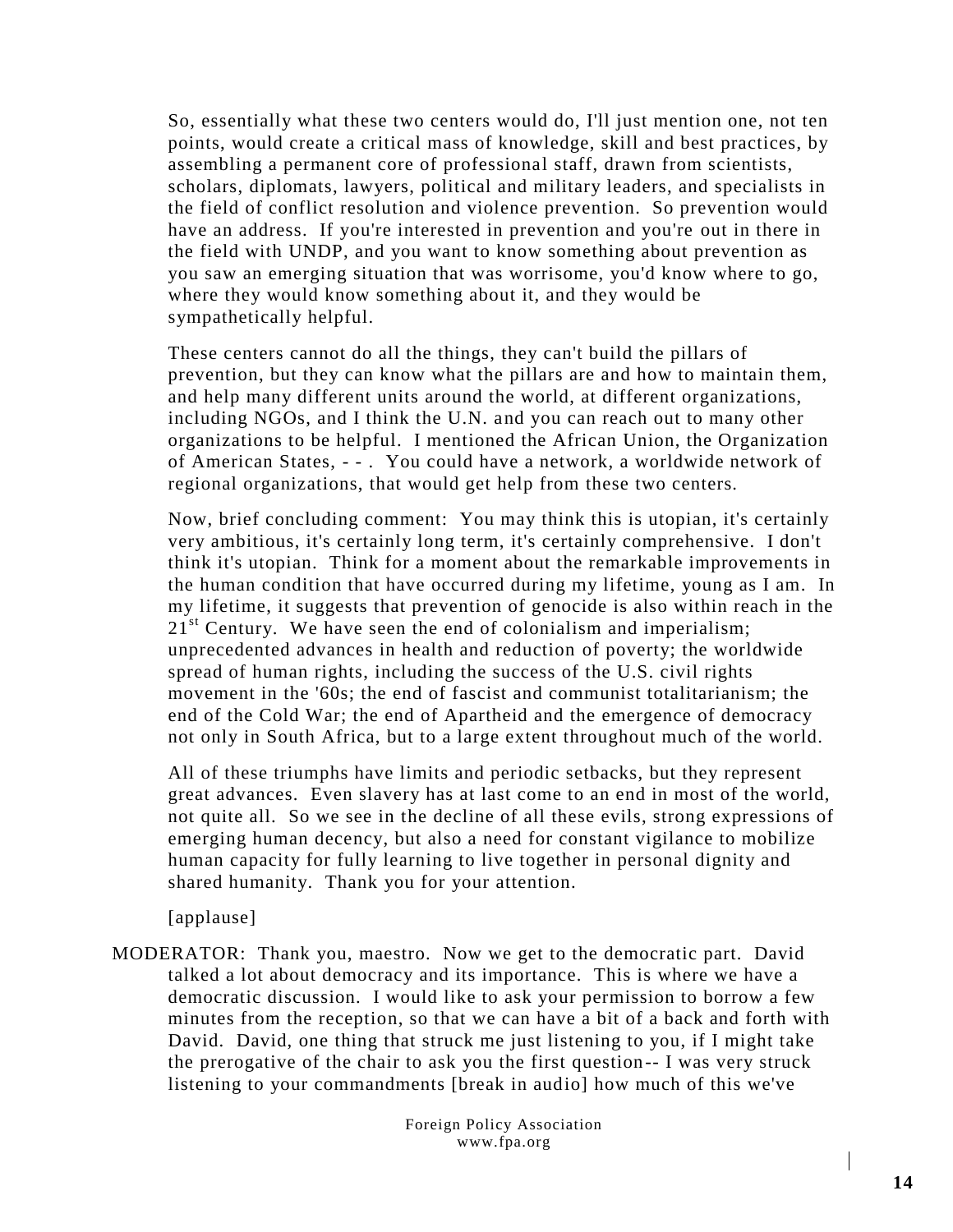started to internalize as practitioners, without necessarily knowing where it came from, although many of us do know where it came from.

Just on, you mentioned Kenya, as you were going through the principles. For those of you that don't deal on a daily basis with these issues, it is striking how the number of things you mentioned that were applied in this case, that previously really were not part of our instinctive behavior, immediate reaction and bringing together the international voices in kind of a concert of international voices. If you remember the early days following the trigger of the election, there were many different international voices, but recognizing the need to bring together those voices immediately.

Secondly, having and deploying high profile mediators immediately, before they were even accepted, getting them into the country, getting them into the region, having experts, you mentioned experts, having experts on call, not just lists, but actually phone numbers with those lists, we got people into support Kofi Annan and the mediation effort immediately. You mentioned the importance of human rights. Many still don't know the role that a human rights mission that was deployed to Kenya, accepted by the government, took a while to negotiate its way in, but in fact we have evidence that the parties around the country, that violence levels dropped because they knew that there were human rights monitors in country, and mentions of ICC and other things that you mentioned meant that people might be held accountable.

You mentioned technology, the role of using, harnessing the text messaging system in Kenya, that was being used by those who would perpetuate mass violence. So many of the things that you mentioned actually were just practiced in recent months, and I think it is a testament to you that that has actually happened. My question to you is, we always focus, by nature, as outsiders, on the role of outsiders. Could you reflect for a minute on how we cultivate these same sensibilities on the insiders. Those who are experiencing these kind of political tensions, where things could go right or they could go wrong, how do we mobilize the internal crowd that would take these messages into practice? We're getting better, we're not there yet, but we're getting better on the international side. How do we do the same thing on the internal populations that are subject to these kind of pressures?

DR. HAMBURG: Well, I think that that is a very fundamental issue. One of the things that Kofi Annan did, very vividly, and of course his knowledge and his stature made it more credible, was to point out very quickly to the Kenyans the immense dangers on the path they were on, that if they kept that going much longer, they would probably have a civil war, in which hundreds of thousands, maybe millions would be killed. And if they, if one side clearly won, then they might follow that up with a genocide. I mean, he was unsparing, I've discussed this with him, so I think it's re asonably accurate, he was unsparing in pointing out to them what that they had to lose. On the other hand, he was very strong on the incentives, what they had to gain,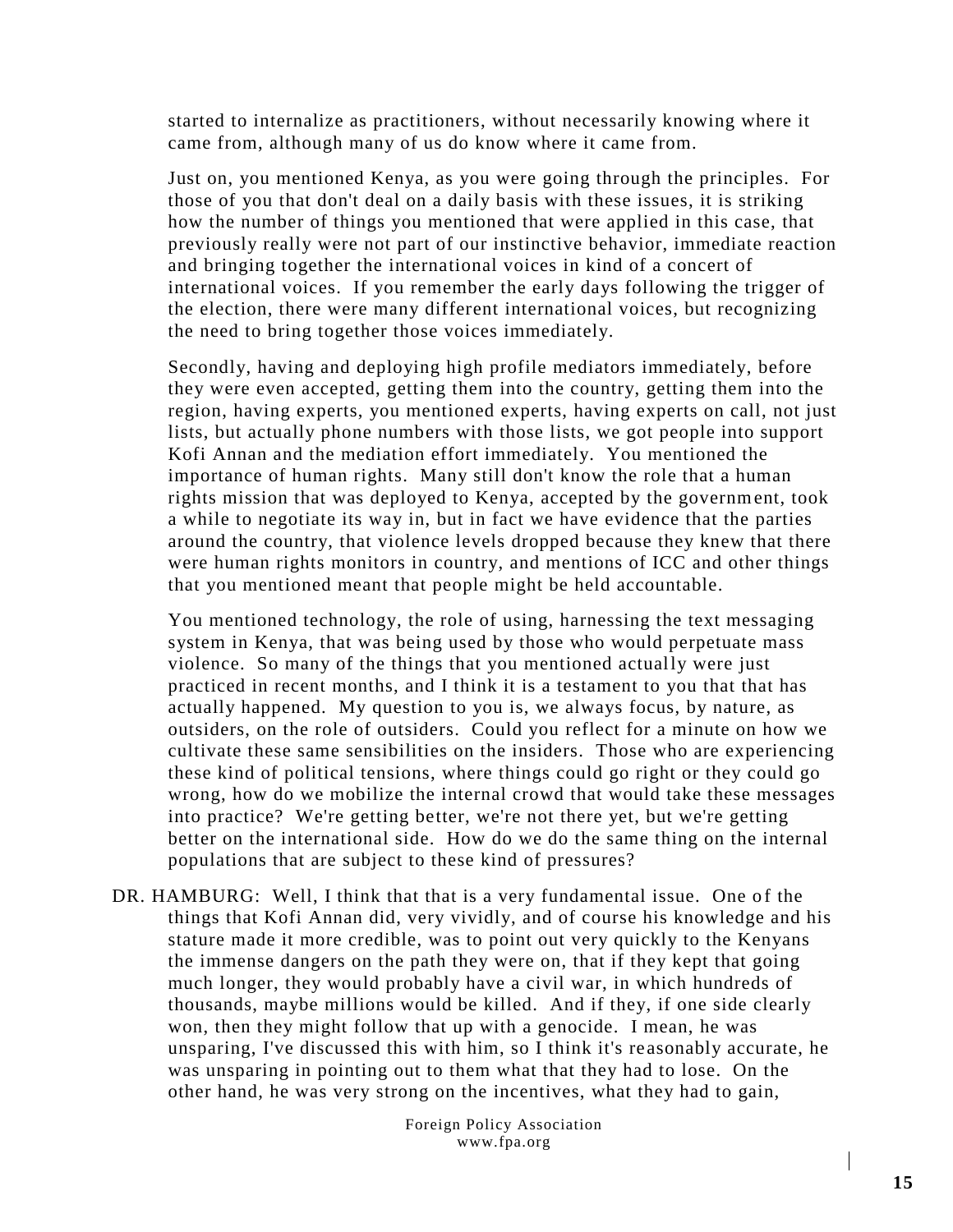politically, economically, socially, psychologically, if they behaved, to each other, in a decent way.

And he mobilized a lot of help in a very short time, and that was very important. I mean even, he got Priscilla Hayner, an expert on constitutions, to come from the International Center for Transitional Justice, to start up a draft constitution, saying to them, "This is a kind of hope. It's an authentic basis for hope that you could have a constitution that offers you kinds of protections that the South Africans have gained from their excellent constitution." So that's, I think a fundamental piece of it, but there's much more, obviously.

- MODERATOR: If I could invite people to just stand to ask your questions, we will- - You will borrow one of the microphones to do so. We will get a microphone to you.
- FEMALE VOICE: --experiencing some difficulties with the wireless.
- MODERATOR: Okay, so we will, if you would raise your hands and I'll acknowledge you, if you could just rise and please let us know who you are.
- DR. HAMBURG: There's Noel Lateef.
- MODERATOR: And we will start [laughs] with Noel first.
- MR. NOEL LATEEF: Well, David thank you very much for that magisterial overview of a very, very complex issue. I was just wondering if you could comment on the role of the media. Do you see the media being educated, coopted, in a meaningful way, in the genocide prevention process?
- DR. HAMBURG: Well, I'd love to see that happen, it's hard going. I guess my most positive experience personally ever with that was some years ago, at the time the Carnegie Commission on Preventing Deadly Conflict, when we finished our main report, although not the great body of subsequent reports, President Carter arranged for a meeting with the then head, Eason Jordon, the then head of CNN International, you had him speak here. And we made a proposal to him that CNN, instead of just covering the violence, which they're very proud of, they're very proud that they covered the violence and shocked President Clinton in this instance, or Mitterrand in that instance, or whoever it was, fine, I guess that's a useful function for political leaders in denial. But we said, "What about looking at hot spots, or even warm spots, where trouble is brewing, it's visible on the horizon, maybe a year or two or three, and where there are experts both within the country and outside, who can offer some assessments of what could be done to prevent this flaring into a giant conflagration?"

So they did a series of programs like that, and then when the internal workings of CNN, Eason Jordan moved to another position, to my knowled ge CNN doesn't do that any more, and I don't know anybody who does. You're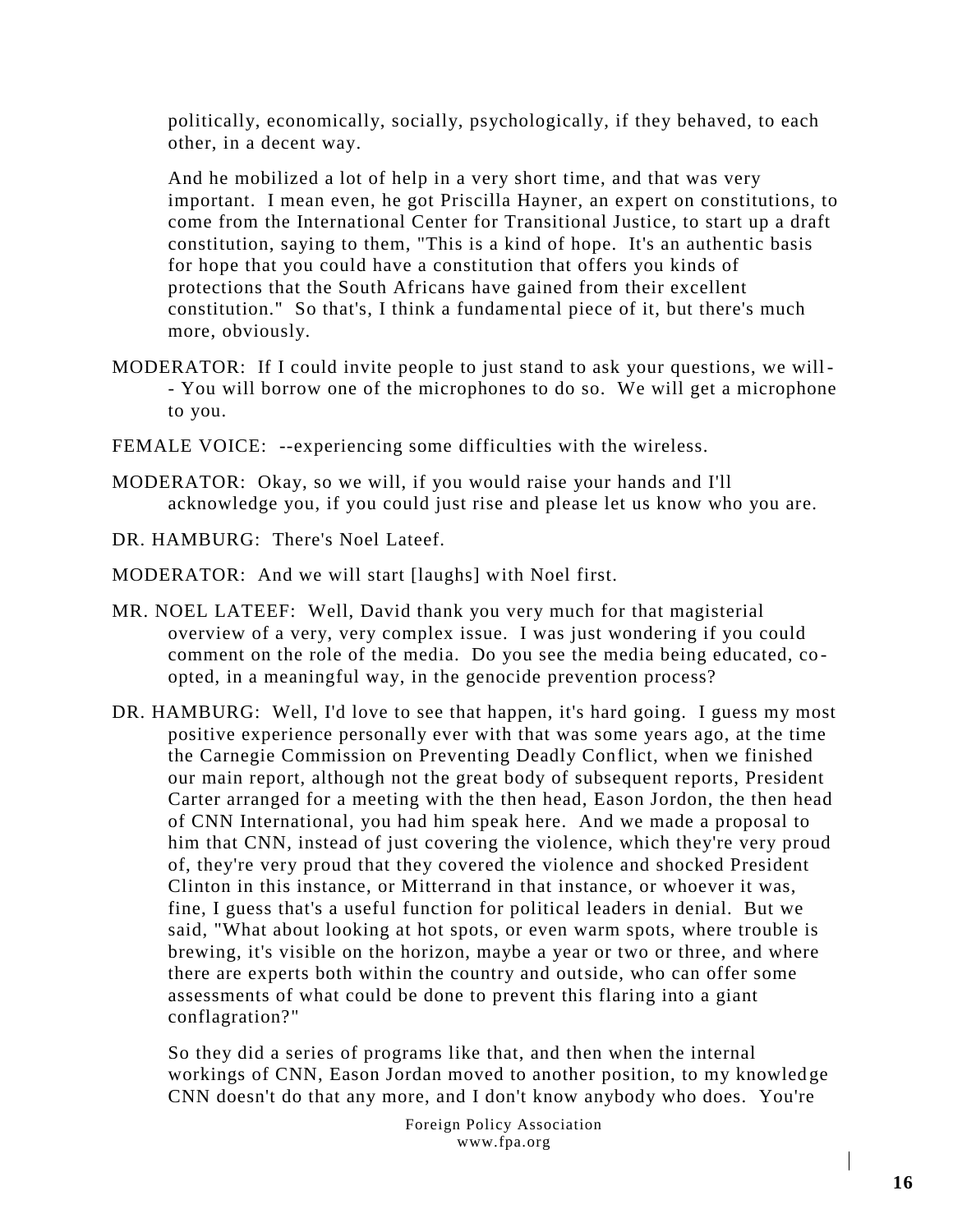absolutely right, it's an enormous source of public education, for better and for worse, all over the world. And I think that political leaders, scientific leaders, you know, anybody interested in the subject who knows something about it ought to try to get some constructive media engagement. But I think it is a very hard problem.

- MS. HANNA ROSENFIELD: Hannah Rosenfield, Carnegie Corporation. Well, David, you have covered, as usual, so many vast and important issues all around the goal of preventing mass violence and genocide, I wanted to ask you about the human capital dimension of this, in terms of how the Center, which I think is a really important embodiment of all that you have been talking about for so many years, and institutionalizing all the analytical tools that you have supported through, for so many decades. But where is the human capital that's going, in this labor intensive, highly analytical area, going to come from? And I wonder if you could talk about how to have a comparable or complimentary network of universities around the world? How one might get that off the ground, to back up the center? Or where else the human capital might come from to make this really, really fly, and be the kind of preventive set of institutions that they could be?
- DR. HAMBURG: Well, my proposals for the Center include that it would stimulate education at all levels, stimulate specifically training for mediation, negotiation and so on, would stimulate research on violence prevention. Now, I say stimulate, I don't say support, because nobody expects either of these two centers to have those funds. But in the major democratic countries, and let's take the E.U., they all have various science councils, and this Center, together with people like Solana, could explain to them and lean on them, that they have some responsibility to support research in this field.

Now I have to confess, when I was on President Clinton's, for eight years, the Committee of Advisors on Science and Technology, I wrote quite a lengthy paper on this stuff, and recommended an increase in the NIH and NSF budget for this purpose. We got a little bit, a teeny little bit, in a good time, but much less than this country could afford or should have done, especially since our track record on preventing genocide was not very good in that period. So this is not an easy thing to do. I think it would go much better in Europe, probably in Japan, Canada, and may go better here in the future, I don't know. But I think the democratic countries can support research and education and specific training.

Now the interesting thing within the U.N., that would have been unthinkable, I attended a session last week, a small seminar type UNDP group, where they are training people in Central Asia, in mediation and negotiation. And they're, they just get a few well qualified people at first, and then, you know, the, you could imagine that over a period of a decade or two, that various parts of the U.N. which are now open to this, could train a cadre, let's say of midlevel mediators, not even talking about the highest level mediators,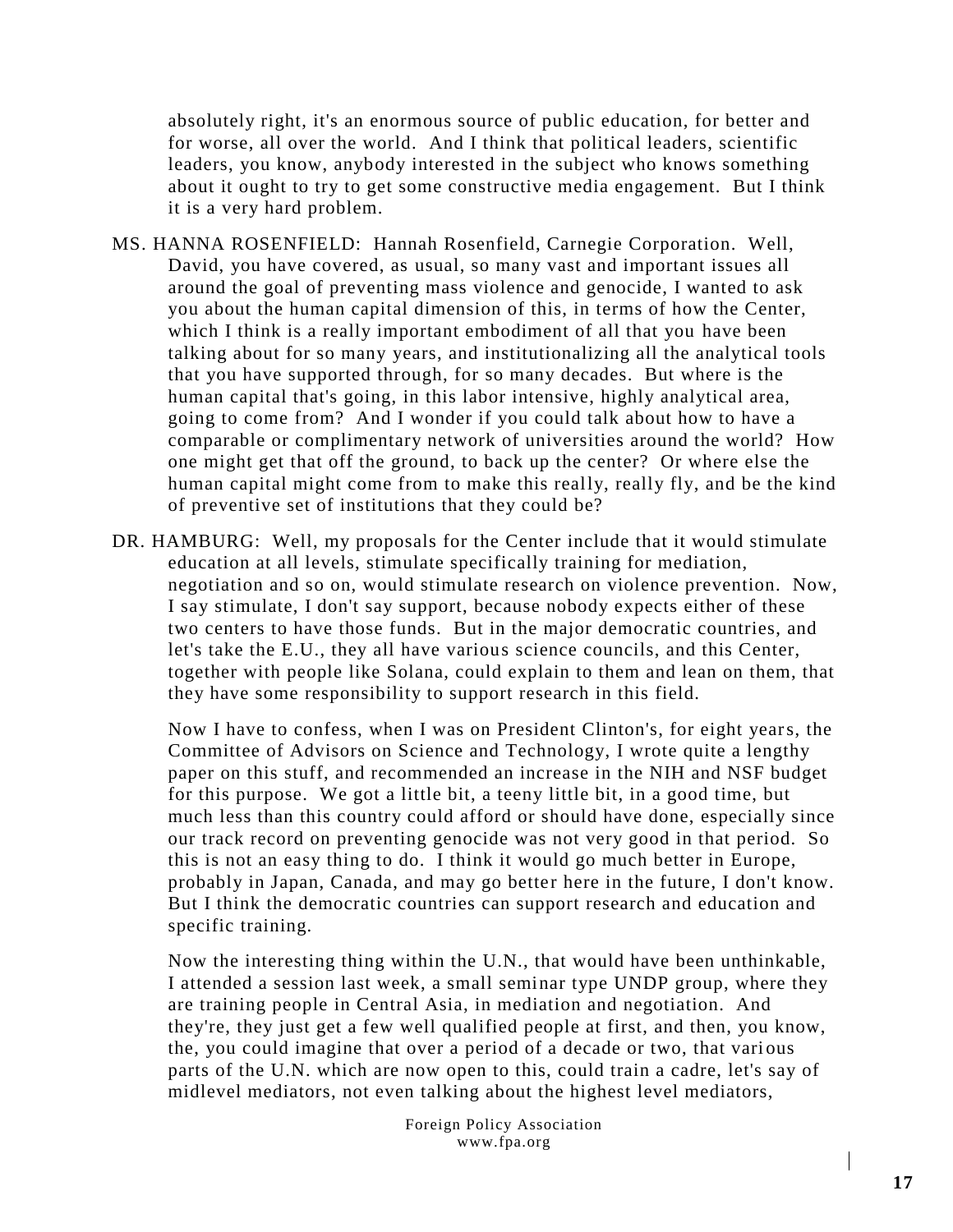midlevel mediators, comparable to community health workers in developing countries. So that at the community level, there be some capacity to catch a fire when it was very small and do something useful about it. I think that's not inconceivable, and is encouraging.

The U.N. has done this largely under the radar, you know. I think if we were taking the Security Council it might not pass, but nobody sees the necessity to.

- MODERATOR: Under the radar is sometimes the most wise course. One more down here, and then I'll move around the room.
- MR. JOEL ROGERS: I'm Joel Rogers, at - related to what Noel Lateef was saying, it seems honestly genocide doesn't do very well when you shine a light on it, it has to be done in the dark. We did see that one, it was done out in the open, Srebrenica when they done in full view of cameras with Dutch troops, but that seemed to have spelled the end of that particular genocide, it was their last gasp, when it was made public. I'd say, isn't it possible first it would be nice technologically to provide people in third world countries eventually the means to defend themselves with the cell phones and cameras and so on, and so they can beam up all signs, at least to a satellite, to witness stuff in the future?
- DR. HAMBURG: I'm going to reverse the usual pattern, which is that somebody asks a brief question and the speaker gives a long answer. I just say I agree with you. [laughter]
- MODERATOR: And I'll allow us to get a few more in here. Please, in back there.
- MALE VOICE: I thank you, sir. --
- FEMALE VOICE: Excuse me, if you could just wait.
- MALE VOICE: Thank you for your comments today. The E.U. is looking to expand by including Turkey as a member state in the future. And this has created a powerful motivation for Ankara to reform, you know, in spite of a lot of resistance from conservative elements in its political establishment. In light of this, do you think that the E.U. should make recognizing the Armenian genocide a forma requirement for a session to the E.U.?
- DR. HAMBURG: Yes, I do. And I've made that recommendation repeatedly to the leaders, major leaders of the E.U. Not all, but major leaders. I've even written out some rhetoric that I think could be used by the Turks if they want to find a way out of this, a face saving way out. It's not all that difficult. Nobody's asking them to do what the Germans would do, to face up to everything, and pay reparations and all that. It's a rather modest request that's being made, but they have to recognize that that happened, and it still is very sensitive. I was told by good friends, "Don't put something in the Armenian, about the Armenian genocide, in your book, because that will inflame the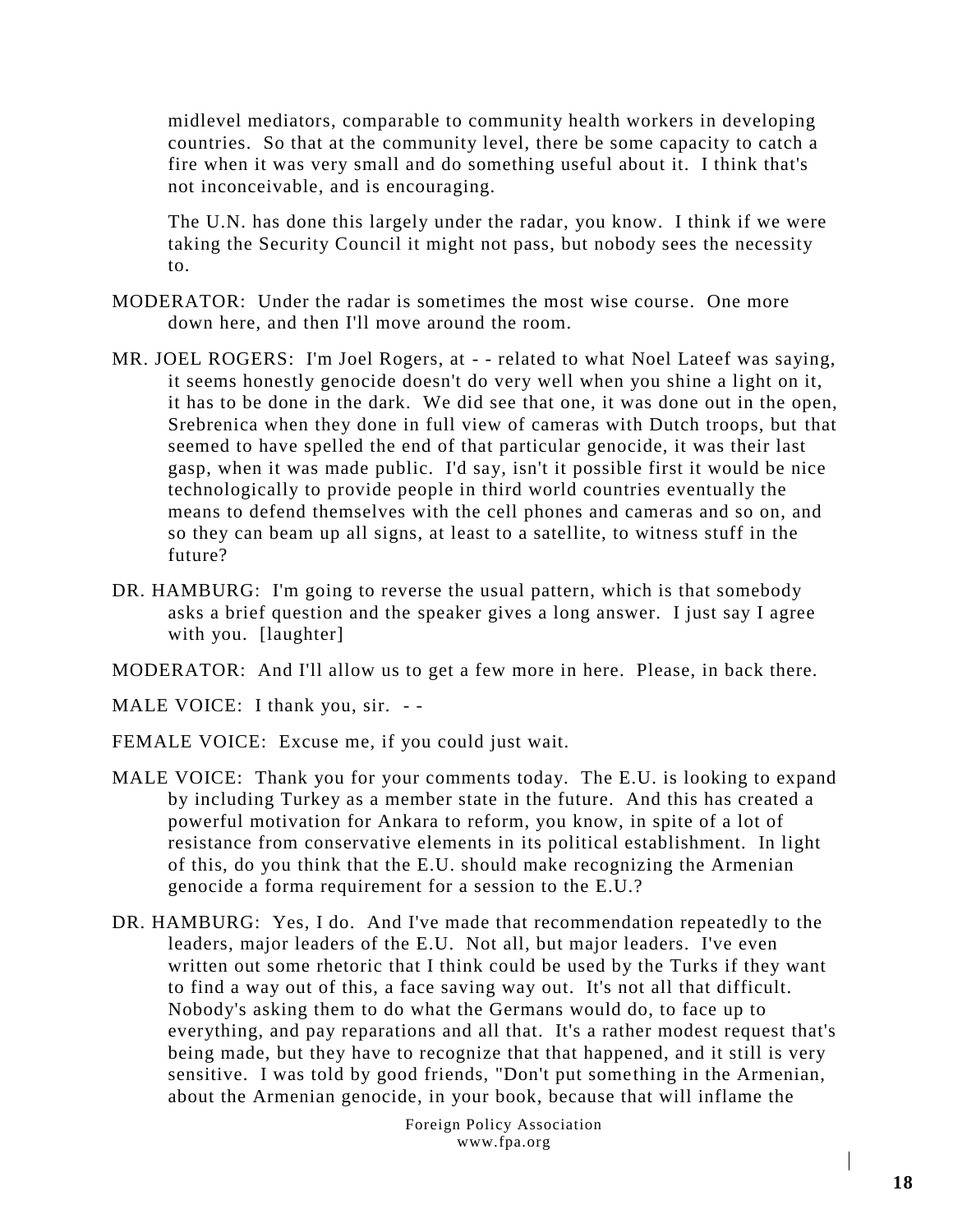Turks." And I have some pretty good Turkish friends. I deliberately put it in there. How could I not?

Somebody else advised me not to put in the Holocaust, saying, "Everybody knows about the Holocaust." You know, there's certain genocides you just cannot ignore. And the Armenian one, the Armenian people all over the world have had a pretty lousy deal on this. And they're not asking very much, by and large. They're asking some sort of decent recognition this happened, it happened a long time ago under terrible circumstances, but it was recognizable, a very important part. You know, you see even scholars, that the Armenian genocide was 1915 to 1917--nonsense. Nonsense. It began in the, there was a big massacre in 1894. One of the people to whom I dedicate this book, Arant Katchadurian [phonetic], lost his grandfather in the Sultan's massacre of 1894.

- There was over and over and over again. So it's a very important lesson that it teaches us. But today, I don't think that membership in the E.U. is compatible with any country that just flat out denies that a genocide occurred. I might mention one other clever thing done last year that gives a little bit of hope. There was a purely academic seminar about genocide, I think it wasn't called genocide, whatever it was called, but it was to be on that genocide, in a Turkish University. And at the last minute, the government cancelled it. Now that was in a public university, let's say like Berkeley, so they had the bright idea, "Let's try it at a private university, let's shift it to Stanford, down the road." And they did it, and the conference went on perfectly well. Maybe that's the beginning of something hopeful.
- MODERATOR: I learned at the U.N., you never use sports metaphors in an international context 'cause everyone thinks in terms of sports differently, but I like the fact that we're getting not softballs here, but getting some nice fast pitches, 'cause you can hit 'em harder. I'd like to move to this side of the room.
- MR. JOHN BRATIMUS: John Bratimus, New York University, third congressional district of Indiana. I cannot resist in view of what was just said, observing David after your splendid talk, I'm going to Nicosia in a few weeks to deliver a lecture at the University of Cyprus. And the reason is that I was one of the leaders in Congress that imposed an arms embargo on Turkey in 1974 after the Turks invaded Cyprus equipped with weapons supplied by the United States, which is an illegal use of American arms, and in my view, not only is the matter of the recognition of the Armenian genocide essential to Turkish admission to the E.U., but so also is Turkish evacuation of Cyprus a member of the European Union. Mr. Speaker, I yield back the balance of my time. [laughter]
- DR. HAMBURG: And they say that-- John Bratimus is from South Bend, I'm from Evansville, Indiana, Lee Hamilton's from Evansville, Indiana, we have a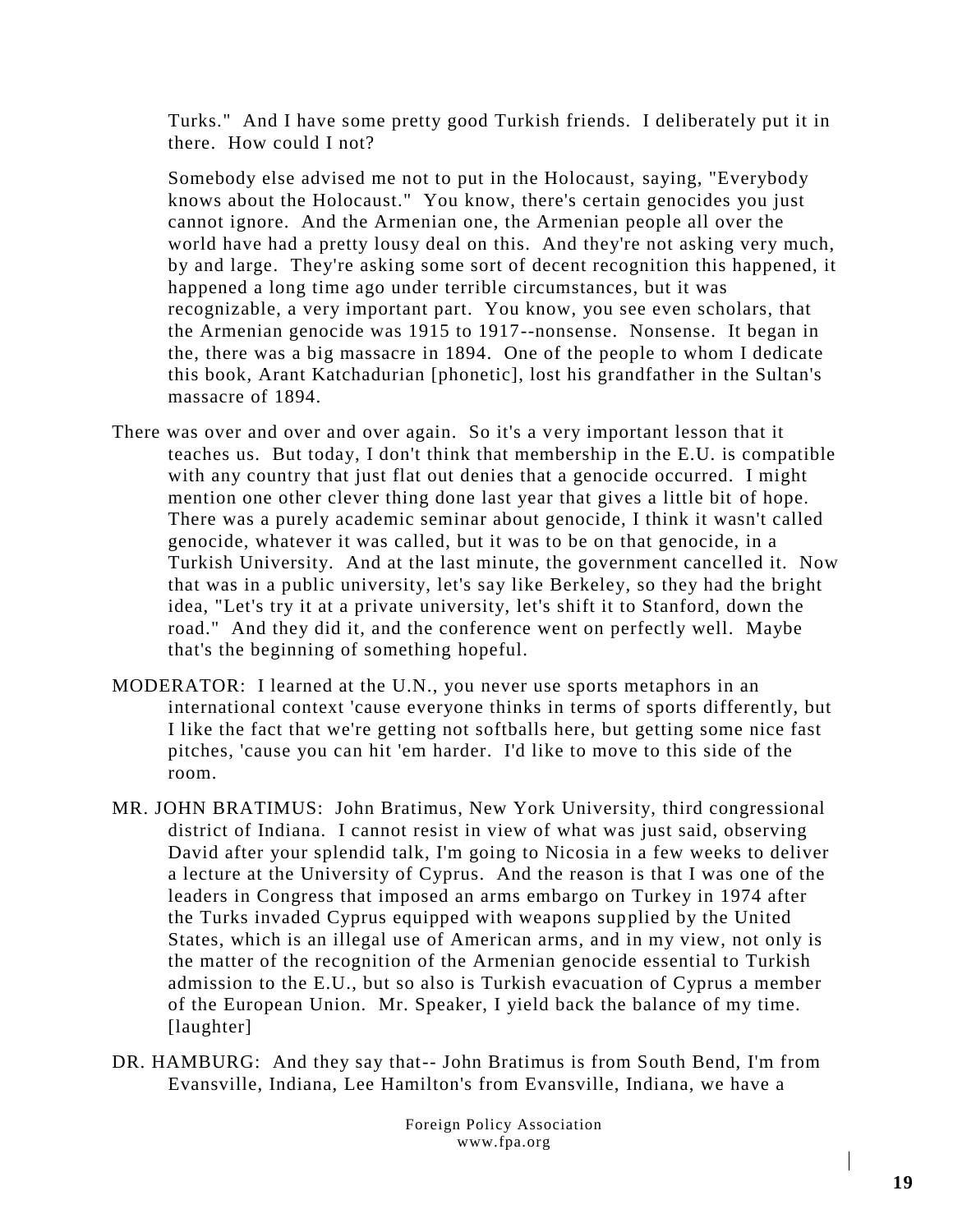mafia, a Hoosier Mafia, who have a remarkable similarity in our outlook. And John Bratimus, was it 22 years in Congress? John Bratimus did an immense amount of good during his 22 years in Congress. If anybody asks you about some cynical expression about the Congress, tell them ab out John Bratimus.

- MODERATOR: Just like it's great that if oil had to be dropped somewhere in the world, it's good it was dropped in Norway, it's also very good to see that public policy genes were dropped into Indiana, also. [laughter] Okay, anyone else over on this side, please down here in front.
- FEMALE VOICE: Thank you. - member. I think just to complete your ten commandments, and I guess - - , then actually as citizens, I think we have a responsibility, and maybe one of the ways that we can help is to actually have our politicians, especially in election time right now, to talk about what they will do to prevent, and to actually make them accountable if they don't really follow what they said or they will do. And then the ones that actually do, those countries, the democratic countries, that do not participate to prevent genocide, to have them accountable in way that having them giving some compensation to the victims, if they do not participate in the peace process.
- DR. HAMBURG: Know that-- Thank you very much, I agree with that. On your media point, I think the, a very important function would be if you could do it, would be to get key media leaders interested in the prevention approach, whether it's genocide or it's not genocide, and a prevention approach. And gradually build a constituency for prevention in the country. That's what the political will thing is about. The political will is that the leader's afraid to do anything 'cause he thinks he has no backing. I've had this discu ssion with some of our leaders. "Nobody would support me if I did that." But if you knew there was a constituency for prevention, and there was some heat on his backside to do something sensible.
- But, you see, the prevention approach is not understood, so they take that to mean they want you to go fight a war, and nobody wants to go fight a war. I don't take the Srebrenica example as a terribly good example. Yes, it worked, it worked, we got away with it, but it was a war. And it would've been much better sooner. The Vance Owen plan to which all three parties agree, and in general diplomatic approaches to that conflict were badly ignored, and partly because the leaders both in Europe and in America really didn't have a clue about preventive diplomacy, or conflict resolution, beyond the standard traditional diplomacy, which didn't apply to that situation.
- MODERATOR: Because I know that there is a very nice reception organized for us, I just want to keep two more questions, and then David mentioned b efore how young he is, and he is proof positive in fact that youth is not a function of years, it's a question of attitude, so knowing his stamina, I know he will be willing to take some personal questions during the reception period. But why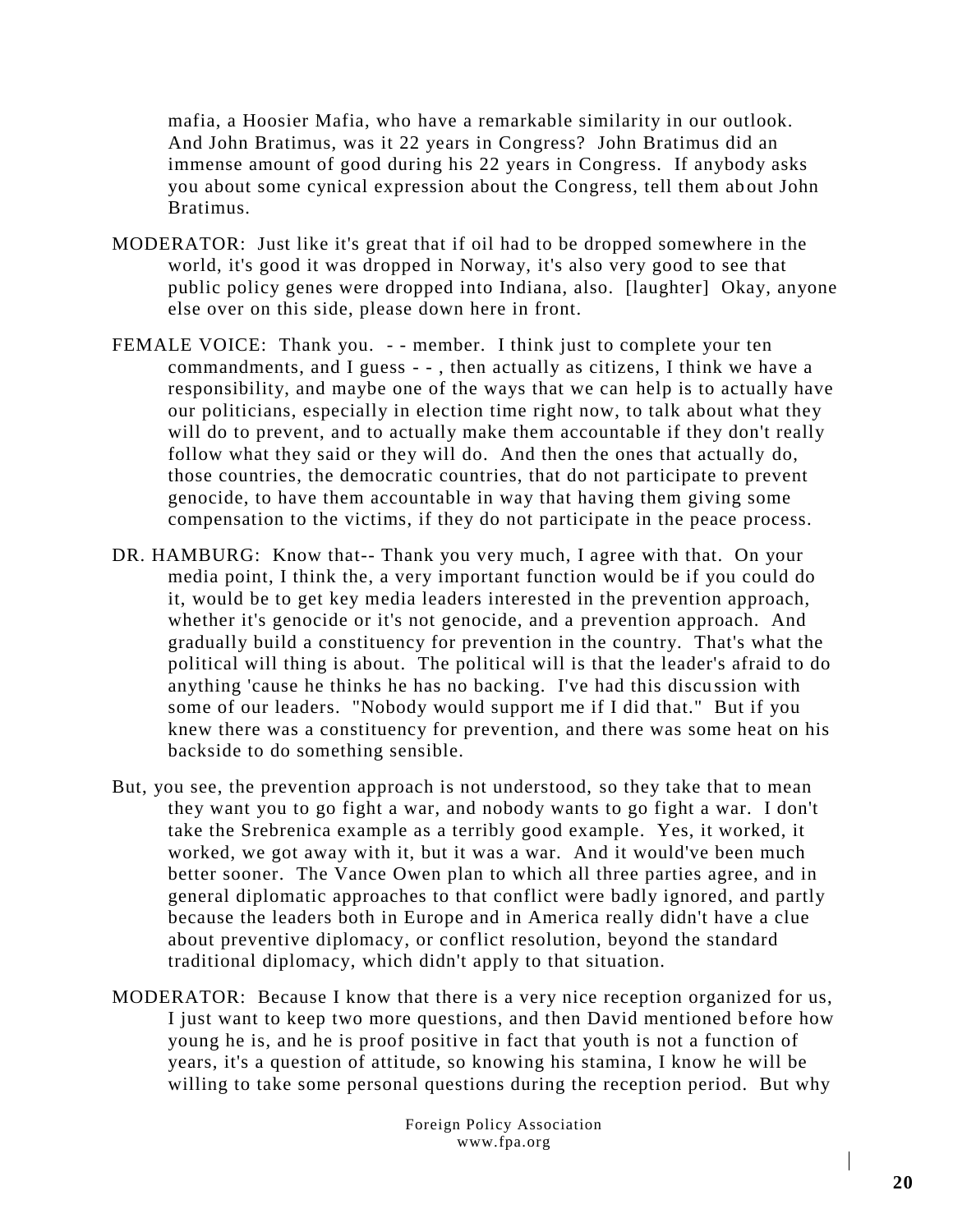don't we take two more here in plenary, and then we can break for the nice reception that the FPA and the Hungarian Consulate General have organized. So right here down the middle, please.

- MR. ALBERT GOLDSTEIN: Hi, Albert Goldstein, for - Association. We already were sort of aware of the problems brewing with the food shortages in quite a number of developing countries throughout the world, as well as the water shortage which of course contribute to the lack of producing food for the future. There's a possibility of having multiple serious problems in those countries with extreme violence, governments using that as a cover for their nefarious purposes. What resources do we have right now, what are we doing right now, developing countries and the United Nations and other organizations, to try to prevent the situation from spiraling out of control?
- DR. HAMBURG: Well, there's quite a bit of activity in both the U.N. and E.U. to face up to the water shortage problem and to the food problem. The U.N. of course is better organized to do that, with the World Food Program and the Food and Agriculture Organization. They do offer tangible help, but it's, I agree with you, this looks like a worldwide crisis which can easily be used by tyrants and despots to inflame their publics, and create situations of violence in which they consolidate their power. And I, to put it just bluntly, I think that the rich countries are really going to have to get their act together very quickly because it's coming on more rapidly than anybody expected, just as climate change is coming on more rapidly than anybody expected, and will affect food supply and all that.

So, we really have to get our act together, the rich countries of the world, not just the West, and not just the U.S. By the way, this is not a talk on U.S. foreign policy. I don't know what the U.S. will do in the future. The U.S. will take years to recover from the hole it's in now, and the first principle is if you're in a hole, don't dig. But I hope the U.S. will participate, let's put it that way, constructively in these things. We have, we still have the greatest science and technology community in the world that can contribute a lot. But we with the Europeans, with the Japanese, with the Canadians, with the South Africans, with the Indians, with the Brazilians, the Argentineans, the Chileans, there are a lot of more or less established democracies, more or less well to do, who will need to cooperate.

Some of the countries I've mentioned, they say, "Well, we're not so well to do," well you are compared with the ones you're talking about, especially in sub-Saharan Africa. And we just have to, on a multi-lateral basis, get our act together. Maybe that could happen. I tried and failed to do that in 1986 -87 about the former Yugoslavia, anticipating the war that happened, and struck out. Our leaders were pretty good about it. John Whitehead was one, and George Schultz, and they went to their European counterparts, who at that time were nothing like today's E.U., and they said, "Oh, you Americans are very excitable," or words to that effect. It's very hard to get the rich countries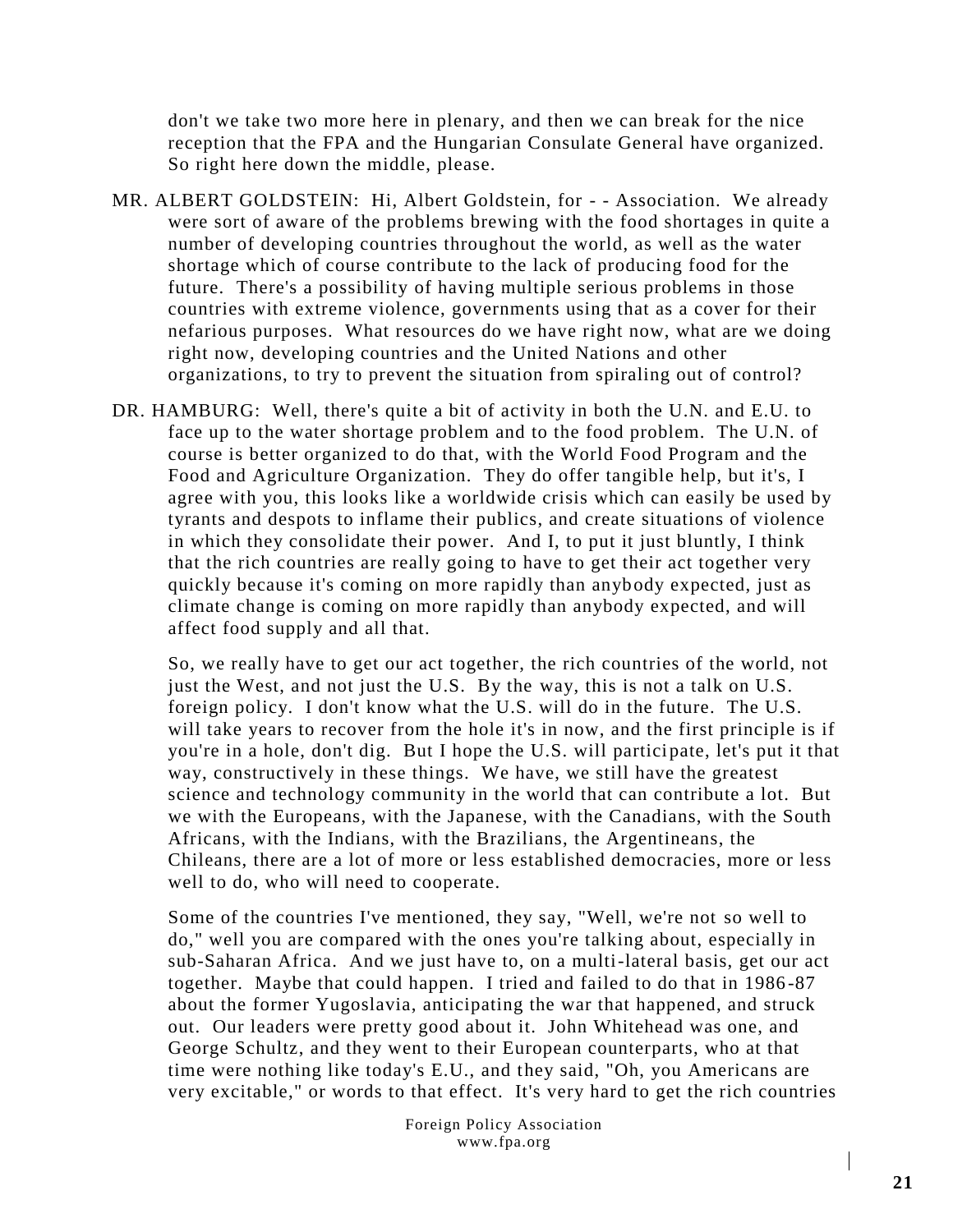to really see the urgency of the situation and not to indulge in wishful thinking. But do what you can to get them aware of the gravity of this problem.

- MODERATOR: Provide one quick editorial comment on this, I've been spending quite a bit of time this week and in fact over the last two months on the food crisis issue. This is one, as David says in his book, is seldom a surprise. We've actually seen the food crisis come in before it was recognized as a crisis. It's very hard to mobilize governments around that, but I think right now, we are looking very actively, both at the sources of the crisis. Right now there's a crisis dynamic developing that is exacerbating the speculation and the kind of market panic is creating a bigger crisis. But we are going to have to face up squarely to the production issue.
- And the world, we have not had a situation in recent decades where you could say we actually are short of food. It's always been a distribution issue. We can now say, "We are short of food." And this looks like a structural problem for quite some time to come. So we are going to have to mobilize, not just the immediate money to the immediate humanitarian needs, but we will have to face up to the questions of the so-called green revolution in Africa that Kofi Annan and others have talked about for quite some time. We have to start investing majorly in Africa, it's the one continent that is producing less food every year, not more food.
- But even beyond Africa, we have to have a global focus on food production, and this is something that is going to take quite a serious discussion among lead -- at the leaders level. This is not a technical issue.
- One more, please. Right there. Was your hand up? I think we're going to give you the last question. You're working for it, so--
- FEMALE VOICE: [laughs] I'm curious, now with the U.N. and the E.U. and other institutions working towards a framework to deal with and prevent genocide, like you've mentioned, how does that impact the precedent of humanitarian intervention when it comes to international law?
- DR. HAMBURG: Well, the, many of the countries in the world have been apprehensive about all that sort of thing. First it was humanitarian intervention, then the terminology changed to human security, and now the terminology has changed to responsibility to protect. And my friends in the General Assembly say "We recognize that stuff, you change the terminology but not the action, we see it as forceful intervention without our permission, and we don't like that."

Well, there are a lot of ways to get permission, there are a lot of ways to make clear the benefits, but insofar as, you know, Mr. Mugabe says, "Don't interfere." And Tabil Mbeki [phonetic] buckles to him and says, "Oh, we wouldn't interfere, Mr. Dictator, no we wouldn't." That's the model, that's the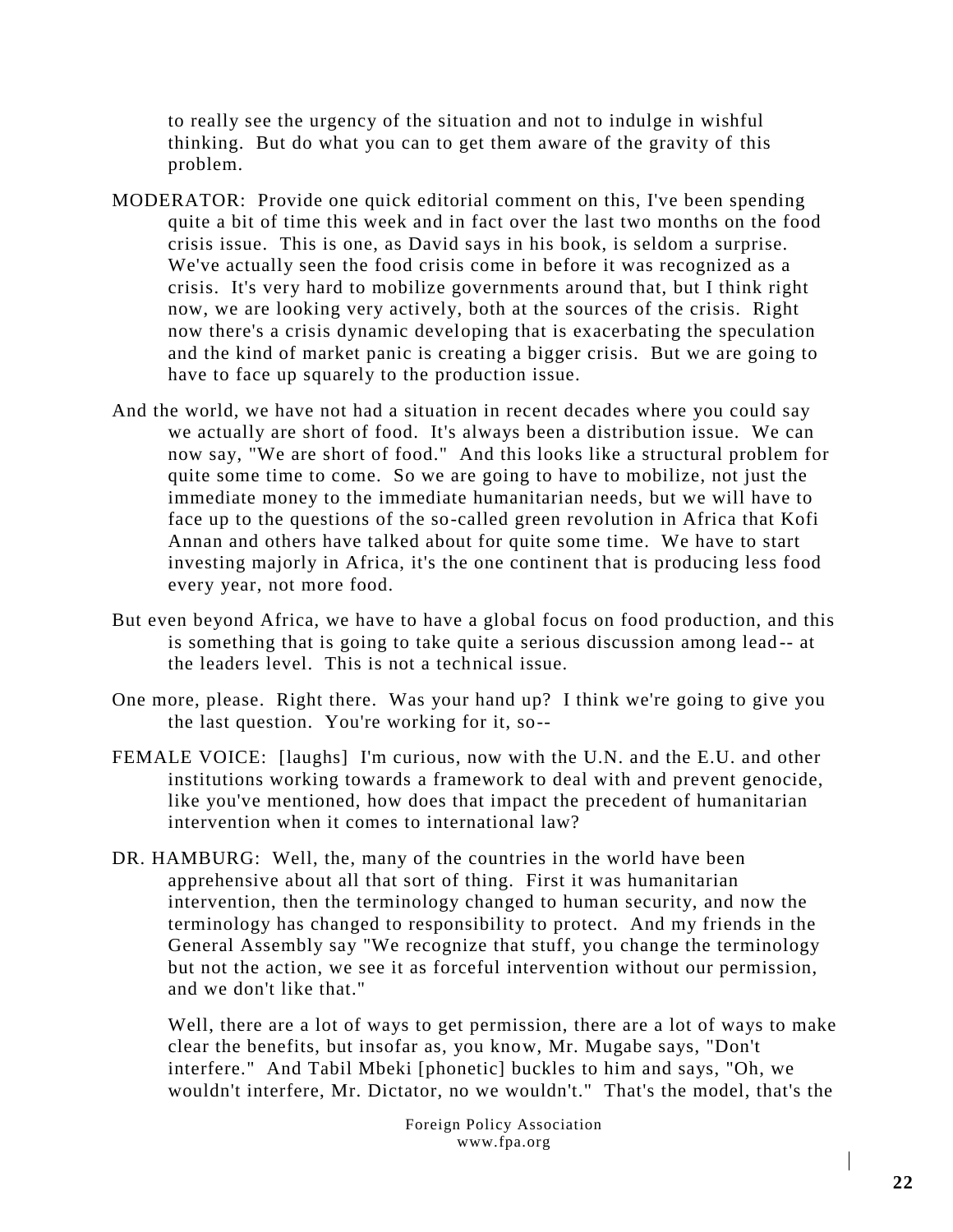model, humanitarian intervention, human security, responsibility to protect. I think we have to face up to the fact in the U.N. and E.U. and so on, that the euphemism won't get us very far. You can't slip it by these people, they're not stupid. They are apprehensive about being dominated by others, but I think most countries in the world don't have a particularly malevolent version of that. Most don't, Mugabe does.

MODERATOR: Thank you very much, David, and thank you all for--

[applause]